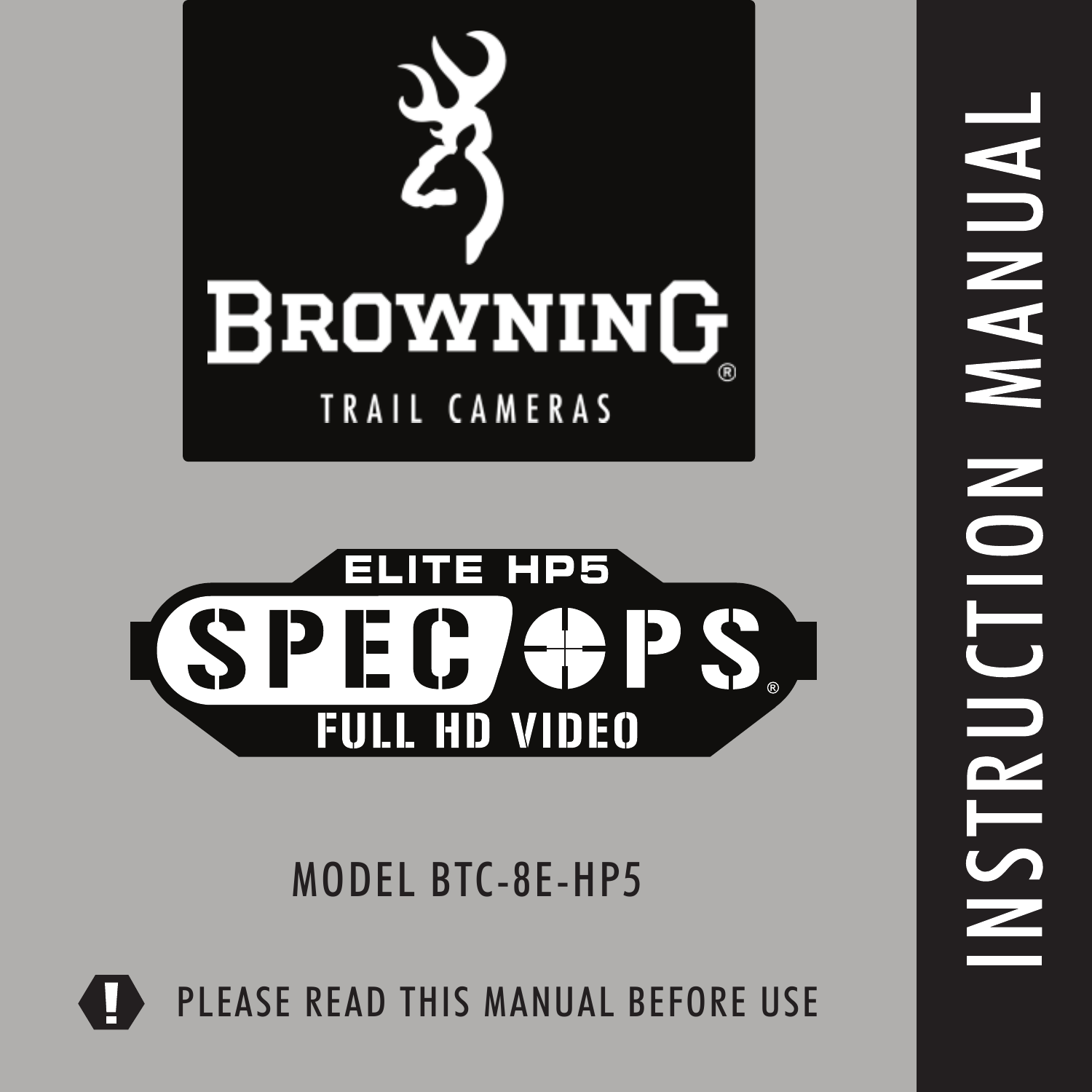

Thank you for purchasing a Browning Trail Camera. Our trail cameras are constructed of the finest workmanship and materials available. As hunters ourselves, we have designed our products to help you get the most of your time in the field. We hope you enjoy scouting game for years to come with your new Browning Trail Camera.

Our customer service team is here to help you with any questions you may have operating or setting up your new trail camera. Our representatives are available Monday through Friday from 9am to 5pm CST.

Toll Free Customer Service: 1.888.618.4496 Customer Service email: info@browningtrailcams.com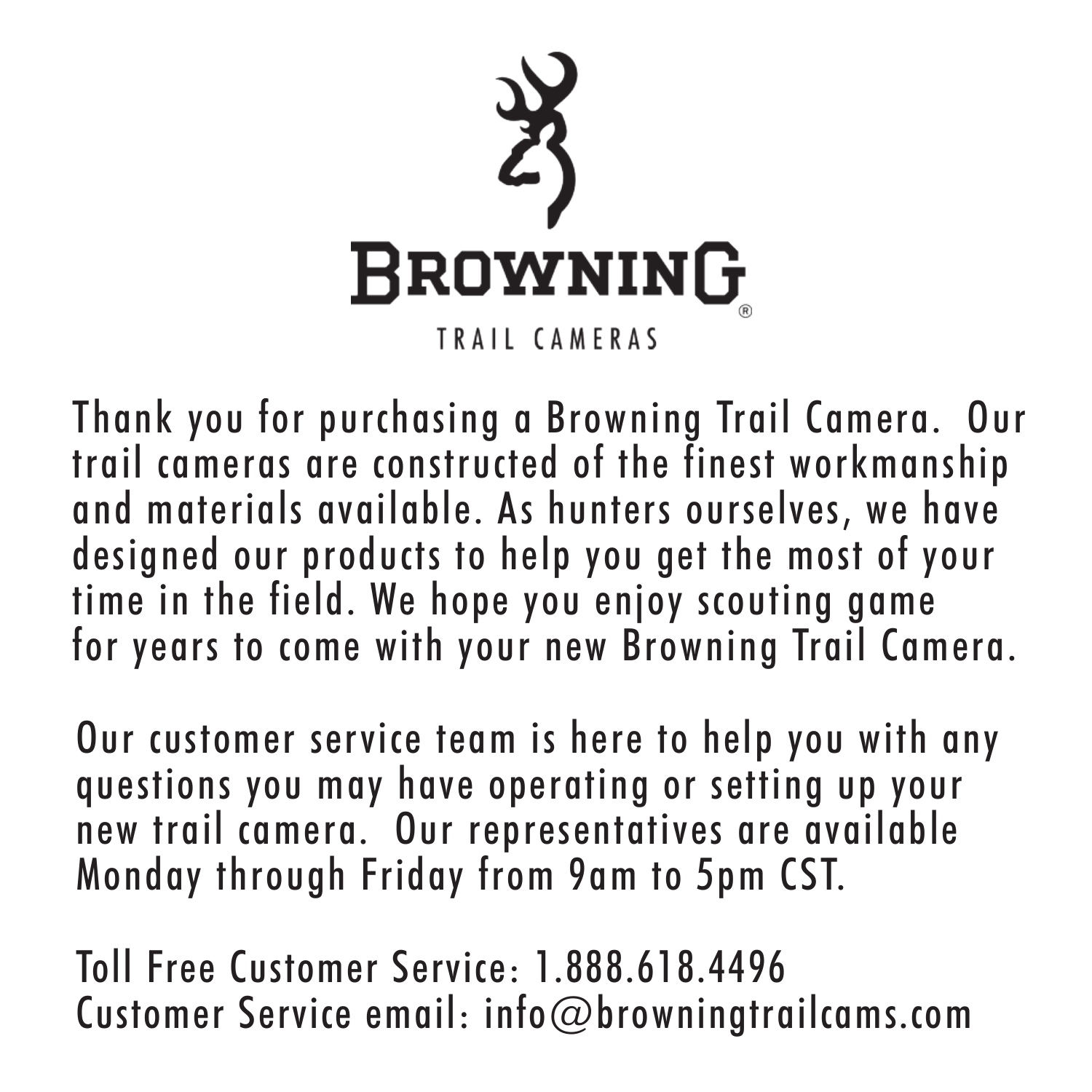# QUICK START GUIDE

# STEP 1

Insert 8 AA Alkaline Batteries and an SD card into the camera. Power on the camera using the ON/OFF switch.



STEP 2 Press the MODE button to enter the programming screen. Select CAMERA SETUP and then set the time and date.



STEP 3 Return to the home screen. Camera will countdown a 30 second delay and then by ready to capture images.

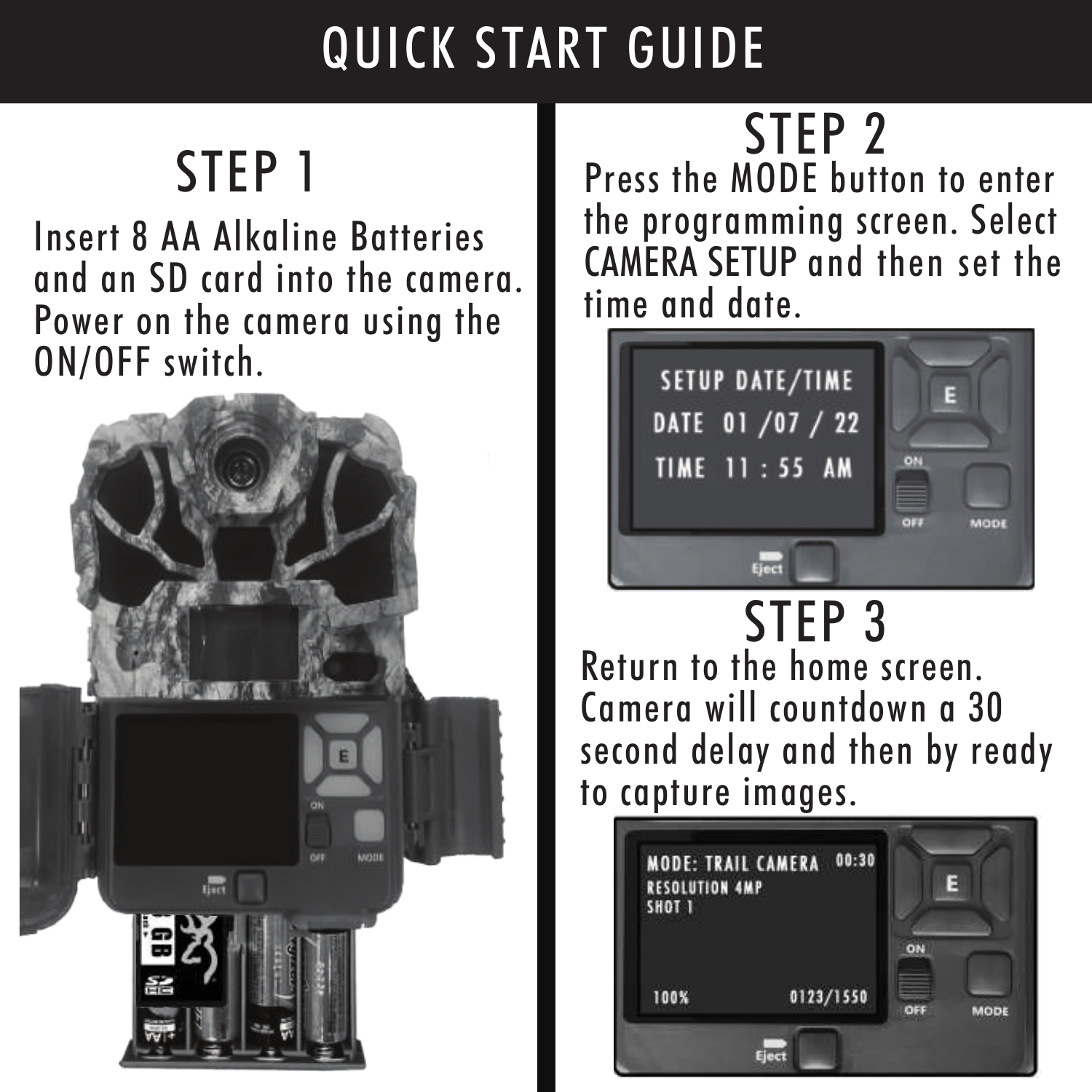# TABLE OF CONTENTS

1- Package Contents 2- Batteries and SD Cards 2- Camera Diagram 3- Battery Installation 4- Main Screen 5- Time and Date 6- Capture Mode 7- Photo Quality / Video Length 8- Video Quality / Photo Delay 9- Multi Shot Modes 10-Temperature Units / Canera Name 11- Image Data Strip / Motion Test 12- Motion Detection / Battery Type / Trigger Speed 13- Timelapse Settings 14- Delete Images / IR Flash Power 15- Smart IR / SD Management 16- Language / Capture Timer / HDR / FW Upgrade 17- Image Retrieval 18- Timelapse Viewer 19- Field Installation 20- Warranty 21- Accessories 22- FCC 23- Camera Specifications / SD Card Size Chart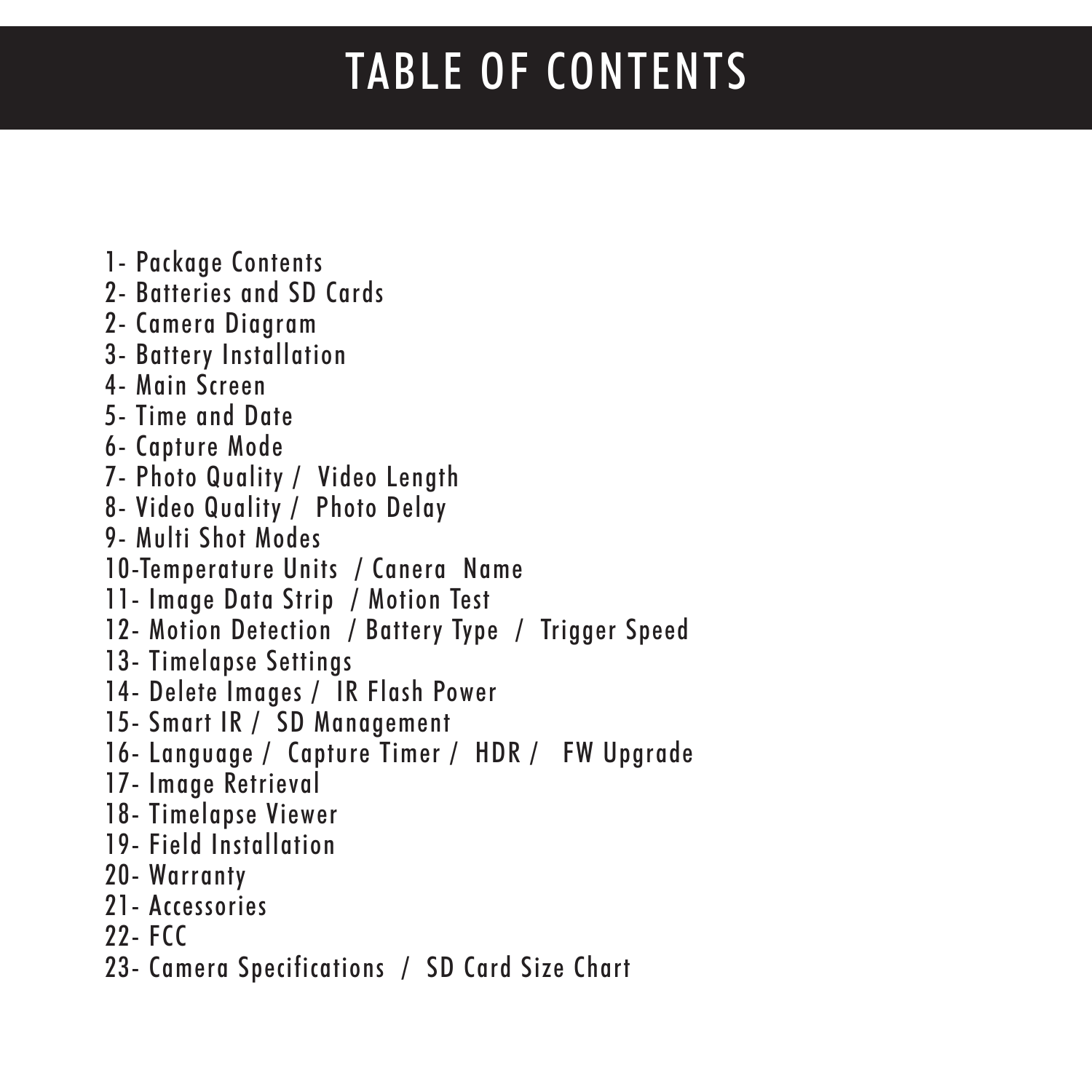## Getting Started

Package contents:

- 1- Trail Camera
- 1- 6' Tree Strap
- 1- Instruction Manual

## SD Card Selection

Install a good quality memory card. The best brands of SD cards are Browning branded cards, Sandisk or Kingston branded cards. Your camera can operate on standard class 10 or higher SD cards ranging from 8-32 GB. You can also use higher capacity SDXC cards ranging from 64-512GB. Please see page 23 for a graph showing how many photos, videos and timelapse segments can be stored on SDHC or SDXC cards from 8-32GB. Based on your intended camera usage, this table will help you determine what size SD card you need to use in your camera.

1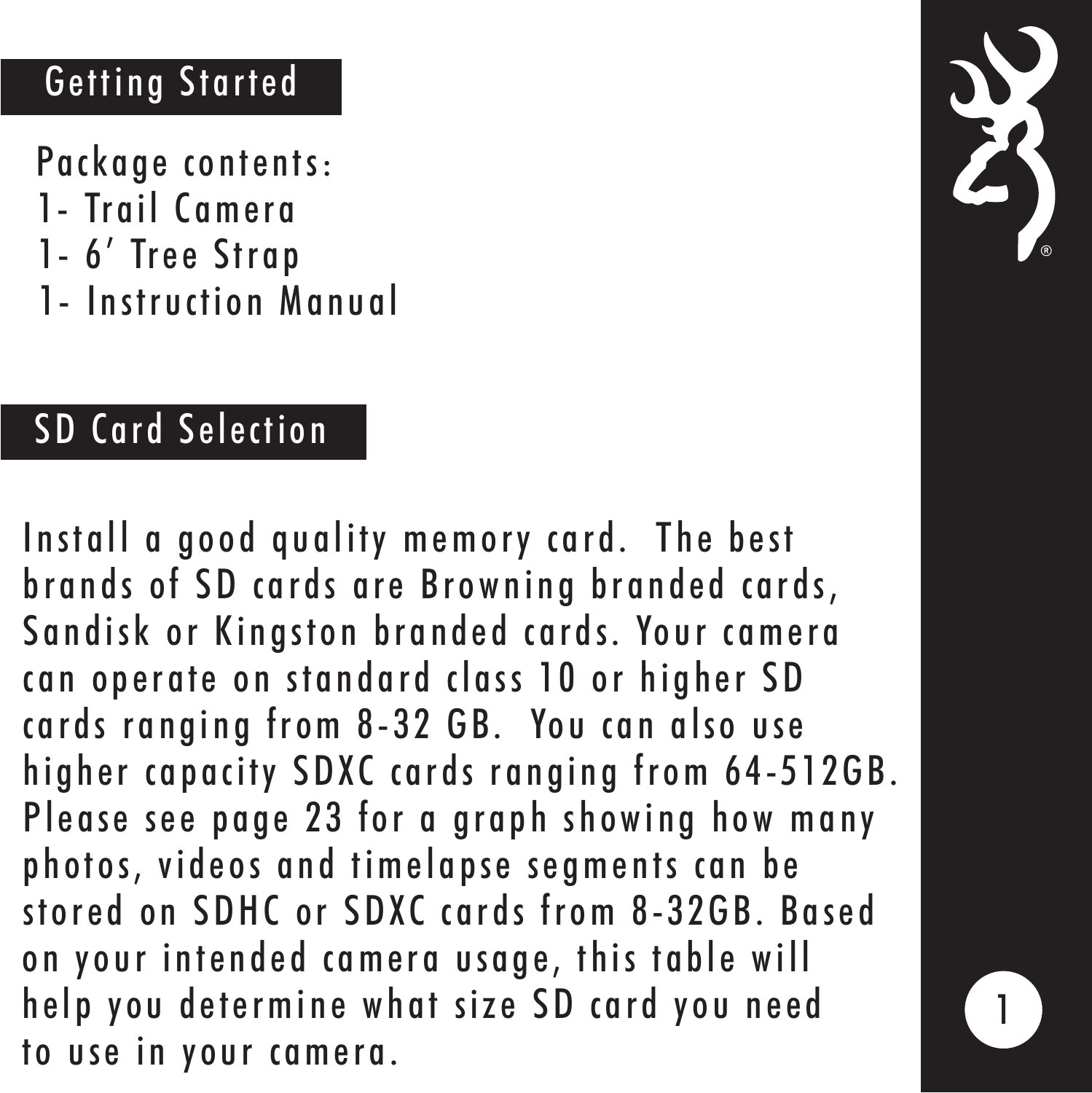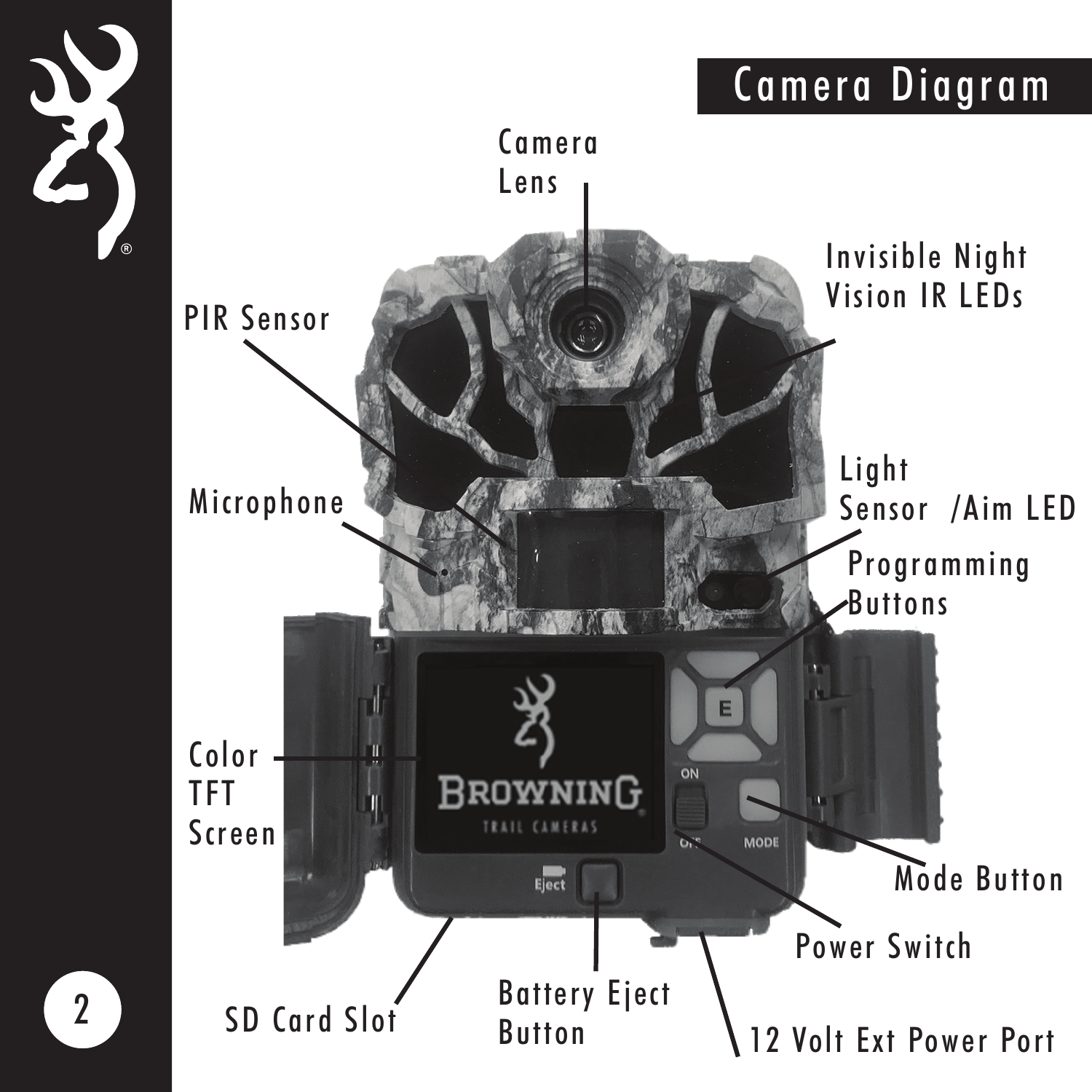## Battery Installation

Release the battery tray by pressing the Battery Eject button. The tray will eject about 1/2". With a slight pull, the battery tray will completely eject.

Install 8 AA Alkaline, Lithium or Rechargeable batteries in the battery tray. Make sure you install the batteries with the correct polarity, following the markings on the battery tray. For optimal performance we recommend using Browning branded batteries, Energizer ™ or Duracell ™ .

Slide the battery tray into the closed position.

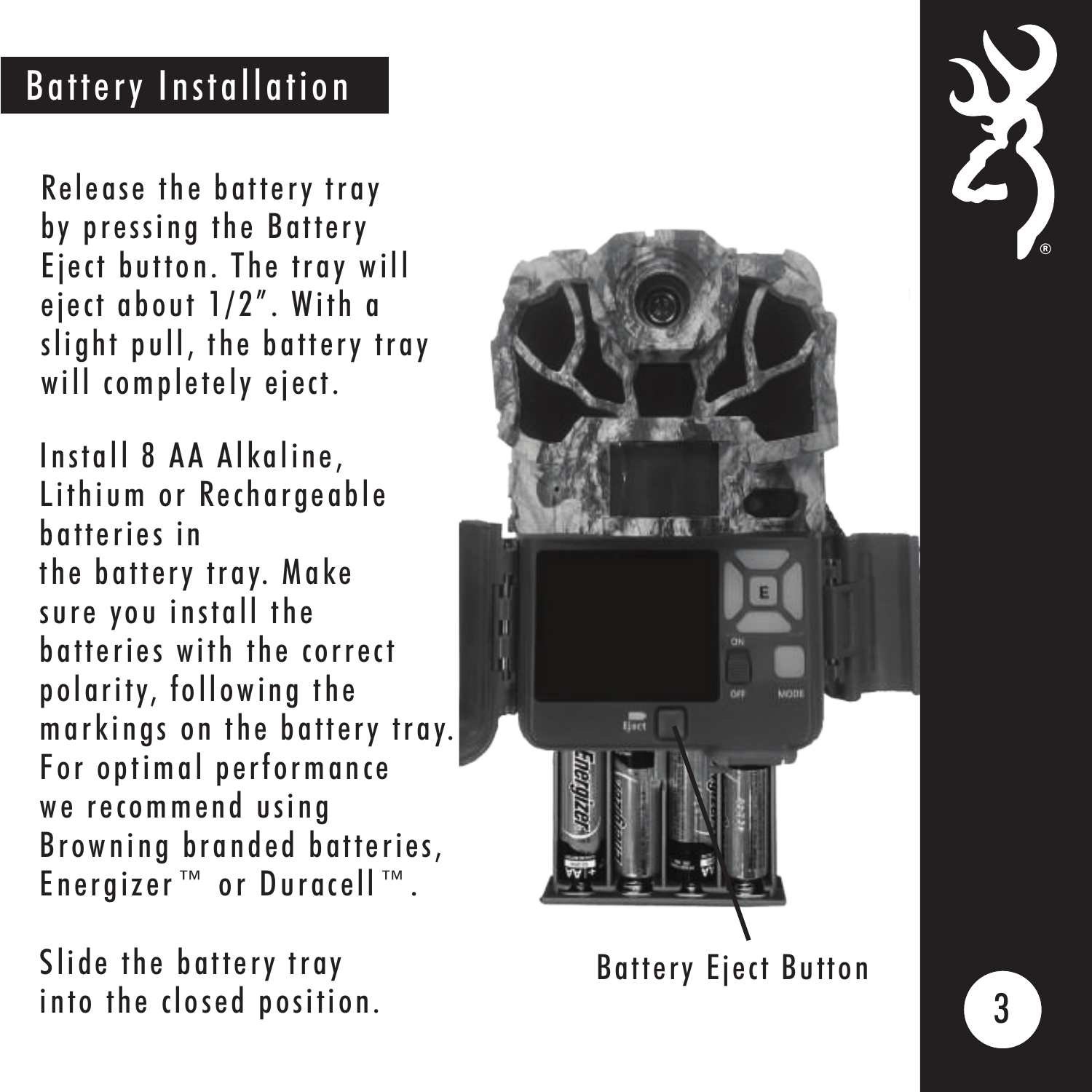

#### Main Screen

Turn the camera's power on by sliding the power switch to the ON position.

The main screen displays the camera operation mode, pictures or videos taken, pictures or videos possible on



the SD card, resolution, multi shot count, camera delay countdown and battery life percentage. The background will show a live image from the camera. This can be used to help position the camera in the field.

The possible camera modes displayed are Trail Cam, Video, and Timelapse Plus.

When the delay counter counts down to 00:00. The camera is now ready to take a picture or video.

The battery life meter shows the percentage of charge left in your batteries.

The battery indicator changes to EXT when an external battery is plugged into the external power port.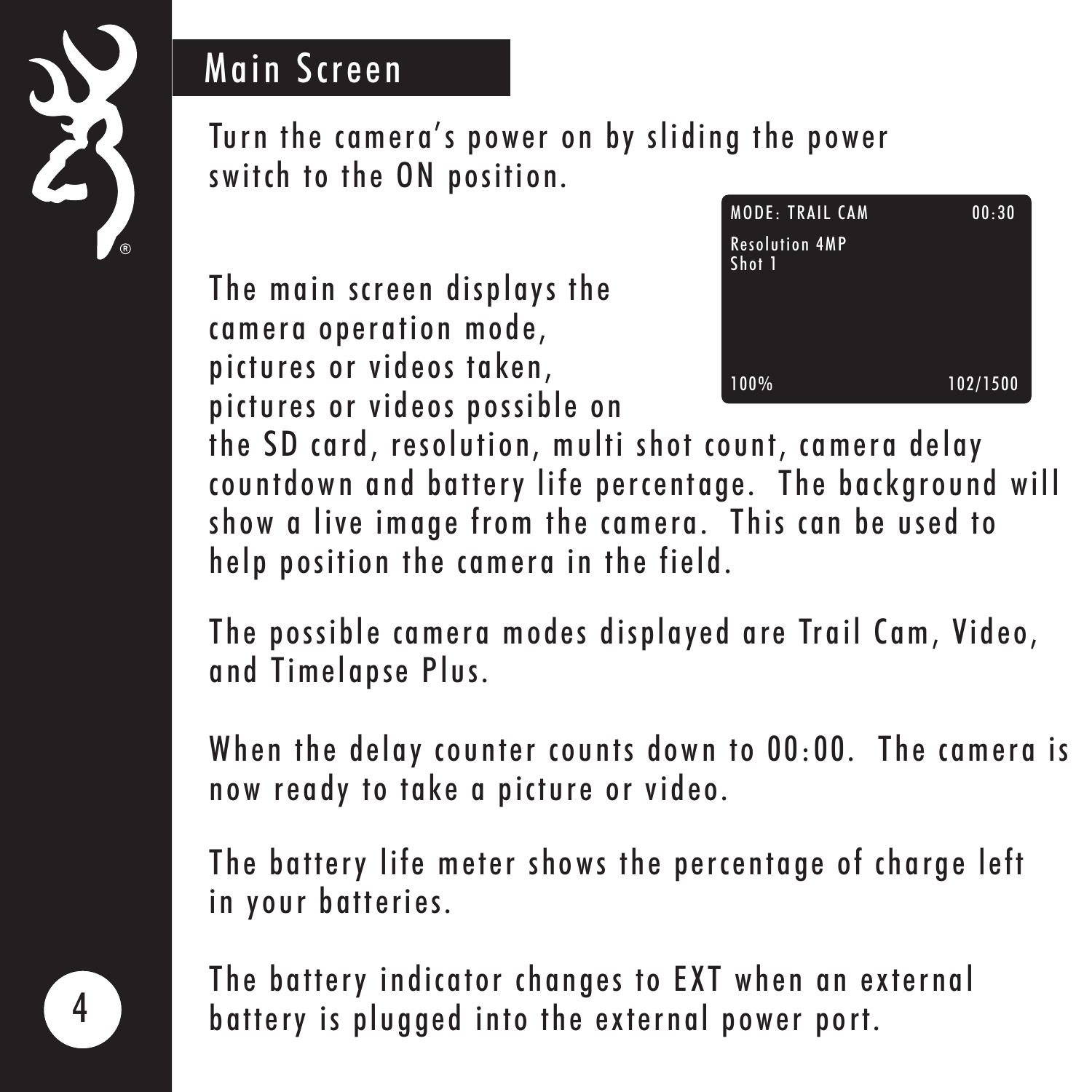SETUP DATE / TIME **DATE** 1/05/2022 TIME 12:21 PM

To set the time and date:

From the HOME screen, press the MODE button once. Select the CAMERA SETUP option by pressing the Enter (E) button. Highlight the SETUP DATE/ TIME option and press the Enter button. This will take you to the SET TIME AND DATE screen.

The month selection is highlighted. Use the UP and DOWN arrows to select the correct month.

When finished setting the month, press the RIGHT ARROW key to advance to set the correct day. Continue through all settings in this manner until the correct time and date appear.

Press the ENTER button once after you have made your selection for AM/PM. This will lock in your settings and return you to the CAMERA SETUP SCREEN.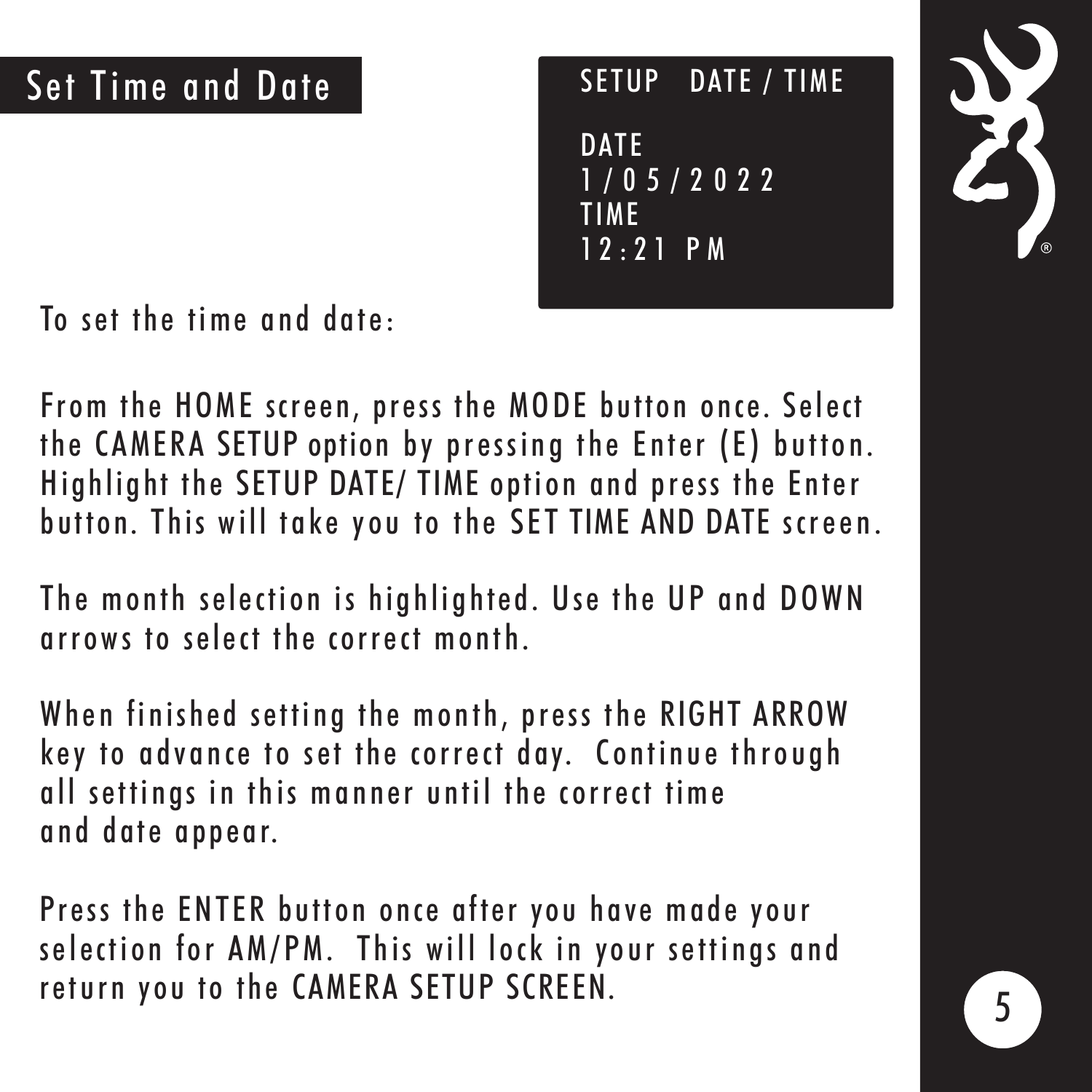

#### Operation Mode

To set the camera's capture Mode, Highlight the OPERATION MODE option in the SETUP MENU, and press ENTER.

#### CAMERA SETUP SETUP DATE/ TIME OPERATION MODE PHOTO QUALITY VIDEO LENGTH

Using the UP or DOWN arrow keys, select the operation mode for your camera. Press the ENTER key when finished.

#### CAPTURE MODE OPTIONS:

- TRAIL CAM This setting will take still pictures of game in daytime and nightime. This is the setting most people use for trails and feeding areas.
- TIMELAPSE This setting allows you to take timelapse PLUS images during the day. In addition, your camera will also take motion activated pictures during the day and night, to make sure you do not miss any game activity.
- VIDEO This setting will take Full HD video clips of game in daytime and nightime.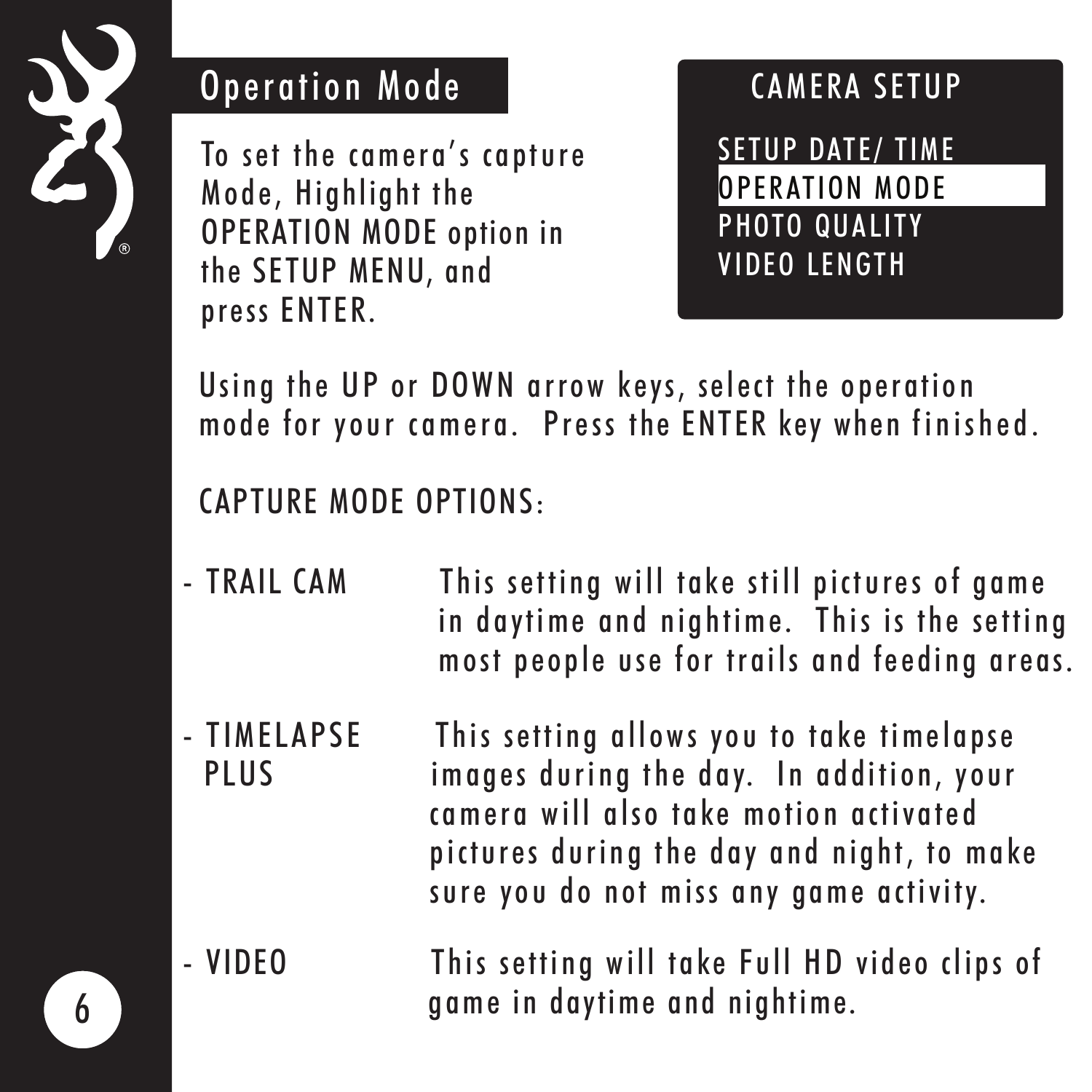## Photo Quality

To set the PHOTO QUALITY, highlight the PHOTO QUALITY option and press ENTER. Use the UP and DOWN arrow keys to make your selection.

#### CAMERA SETUP

SETUP DATE/ TIME OPERATION MODE PHOTO QUALITY VIDEO LENGTH



#### OPTIONS:

LOW 4 MP, MEDIUM 8 MP, HIGH 12 MP, ULTRA 24 MP Press ENTER button to save.

#### Video Length

#### VIDEO LENGTH

You can select the length of your video clip as well in the VIDEO LENGTH window. Your options are: 5, 10, 20, 30 seconds, 1 minute or 2 minute lengths.

NOTES:

To conserve battery power, your night videos are limited to a maximum time of 20 seconds. For example, if your video length is set at 30 seconds, your camera will take 30 second videos during the day, and your night videos will be limited to 20 seconds. Your video clips automatically record sound. Make sure your computer's sound volume is turned up when playing back video clips.



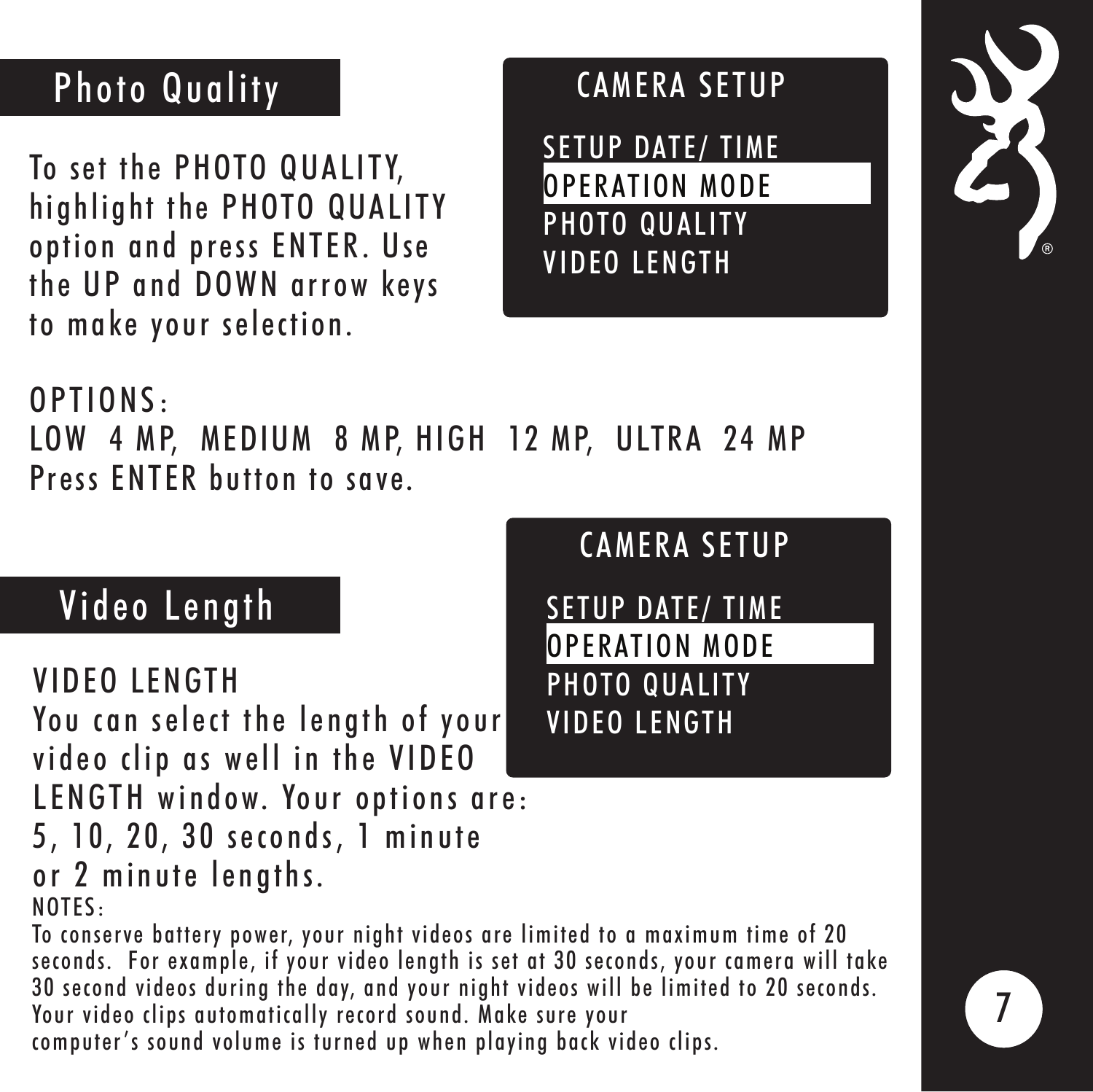

#### Video Quality

#### CAMERA SETUP

VIDEO QUALITY PHOTO QUALITY MULTI SHOT MODE

VIDEO RESOLUTION Both video settings capture in 1920x 1080p resolution. HIGH resolution takes videos at 30 frames per second. ULTRA resolution takes videos at 60 frames per second.

## Photo Delay

To set PHOTO DELAY, highlight the PHOTO DELAY option. Use the UP and DOWN arrow keys to make your selection. DELAY OPTIONS:

CAMERA SETUP VIDEO LENGTH PHOTO DELAY MULTI SHOT MODE TEMP UNITS

1, 5, 10, 20, 30 seconds

1, 5, 10, 30, 60 minutes.

Press the ENTER button to save selection.

The PHOTO DELAY option allows you to choose how much of a "timeout" there is between taking still pictures or videos.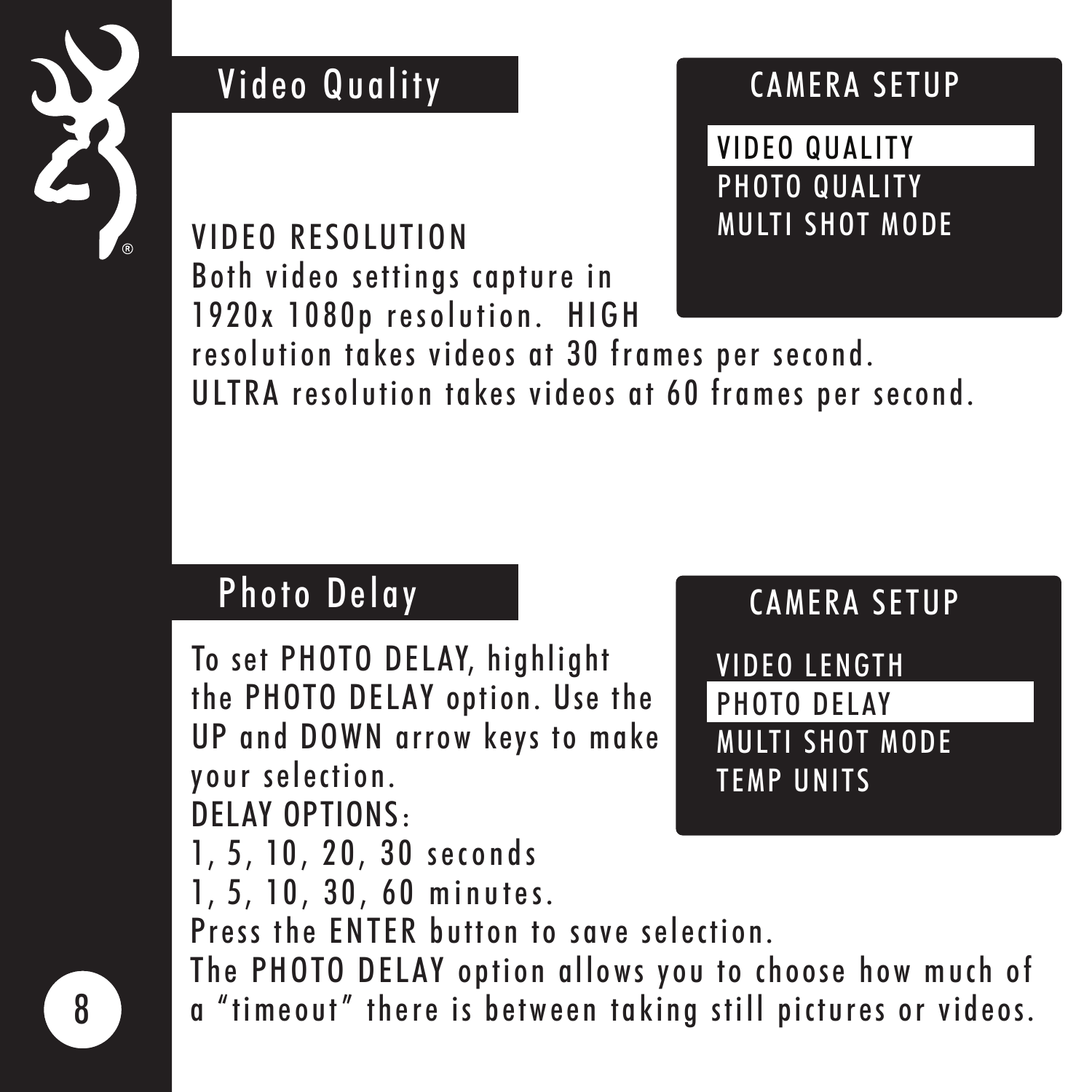## Multi Shot Mode

To program the MULTI SHOT mode, highlight the MULTI SHOT MODE option. Make your selection using the UP and DOWN arrows. Press the ENTER button to save your selection.

#### CAMERA SETUP

VIDEO LENGTH PHOTO DELAY MULTI SHOT MODE TEMP UNITS



Your Browning Trail Camera can take multiple shots each time the camera is triggered. The default setting is 1 picture. Your options are as follows:

| - SINGLE     | This is the default setting. Your camera<br>will only take 1 picture when triggered.                                                                                                                                  |
|--------------|-----------------------------------------------------------------------------------------------------------------------------------------------------------------------------------------------------------------------|
| - MULTI SHOT | The selections available are 2-8<br>shots in this mode. If you select<br>4-SHOT STANDARD, your camera<br>will take 4 pictures, spaced 3<br>seconds apart.                                                             |
| - RAPID FIRE | This selection allows rapid image<br>capture. When triggered, your<br>will take 2-8 RAPID FIRE shots,<br>with only 0.3 seconds between<br>pictures. Your available options<br>are 2, 3,4,5,6,7 or 8 RAPID FIRE shots. |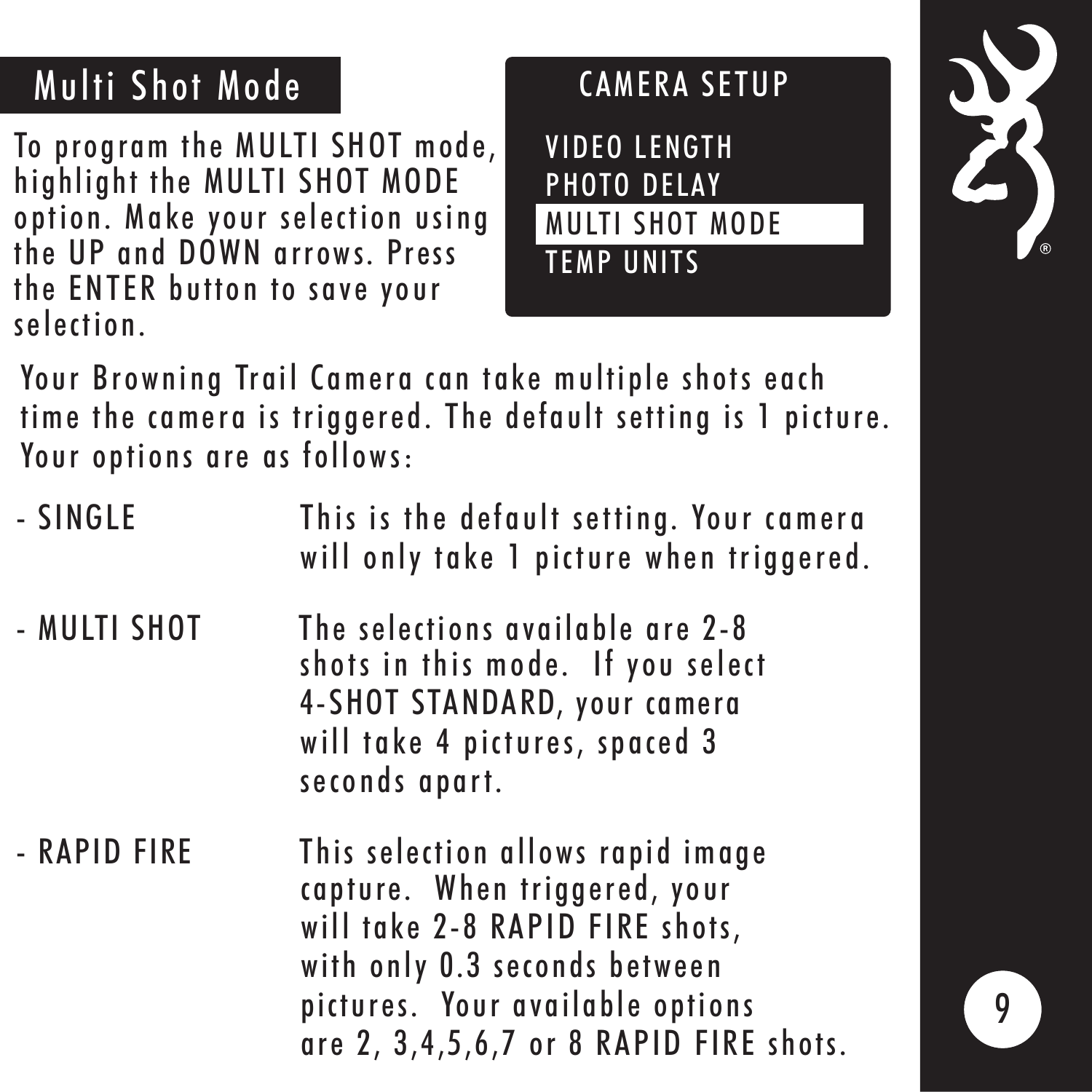

#### Temperature Units

Your temperature units can be displayed on the picture's info bar in Fahrenheit or Celsius. To change the selection, Press the

#### CAMERA SETUP

VIDEO LENGTH PICTURE DELAY SHOT MODE TEMP UNITS

ENTER button once, and then use the UP OR DOWN arrows to make your selection. Press ENTER to save your selection.

#### Photo Delay

You can add a custom name for your camera if needed. To name your camera, Highlight the CAMERA NAME option. Use the

#### CAMERA SETUP

CAMERA NAME IMAGE DATA STRIP MOTION TEST DEFAULT SETTINGS

UP and DOWN arrows to change the field. Press the RIGHT ARROW button to move to the next letter. When finished, press the ENTER key to save your selection. Your available characters are Capital A-Z, 0-9 or a blank space.

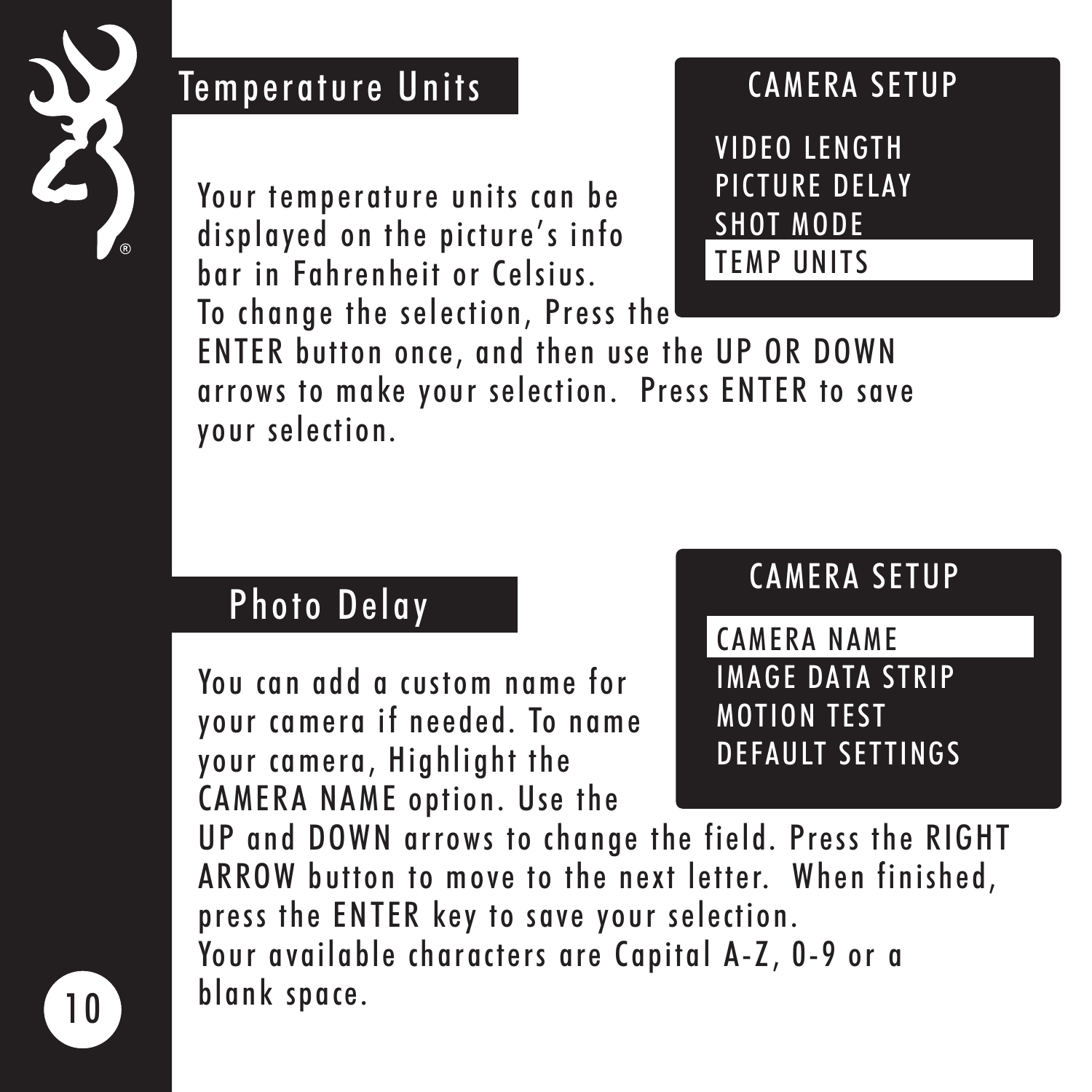## Image Data Strip

Your trail camera has an information bar that is printed at the bottom of each photo taken. This info strip shows the

#### CAMERA SETUP

CAMERA NAME IMAGE DATA STRIP MOTION TEST MOTION DETECTION

following information: Temperature, moonphase, date, time, barometric pressure and camera ID. This option can be turned on or off, using the ENTER to unlock the feature, UP and DOWN arrow button to change, ENTER to lock in selection.

## Motion Test

Your trail camera is equipped with a MOTION TEST feature. This feature helps you aim the camera at your target area.

## CAMERA SETUP CAMERA NAME IMAGE DATA STRIP MOTION TEST MOTION DETECTION

With the motion test turned on, simply walk around in your target area. When your presence is detected, a red LED on the front of the camera will flash. Select ON in the MOTION TEST option window. Using the UP and DOWN arrows. Press the ENTER button to confirm selection.

Make sure you turn OFF the MOTION TEST function before leaving the camera in the field.

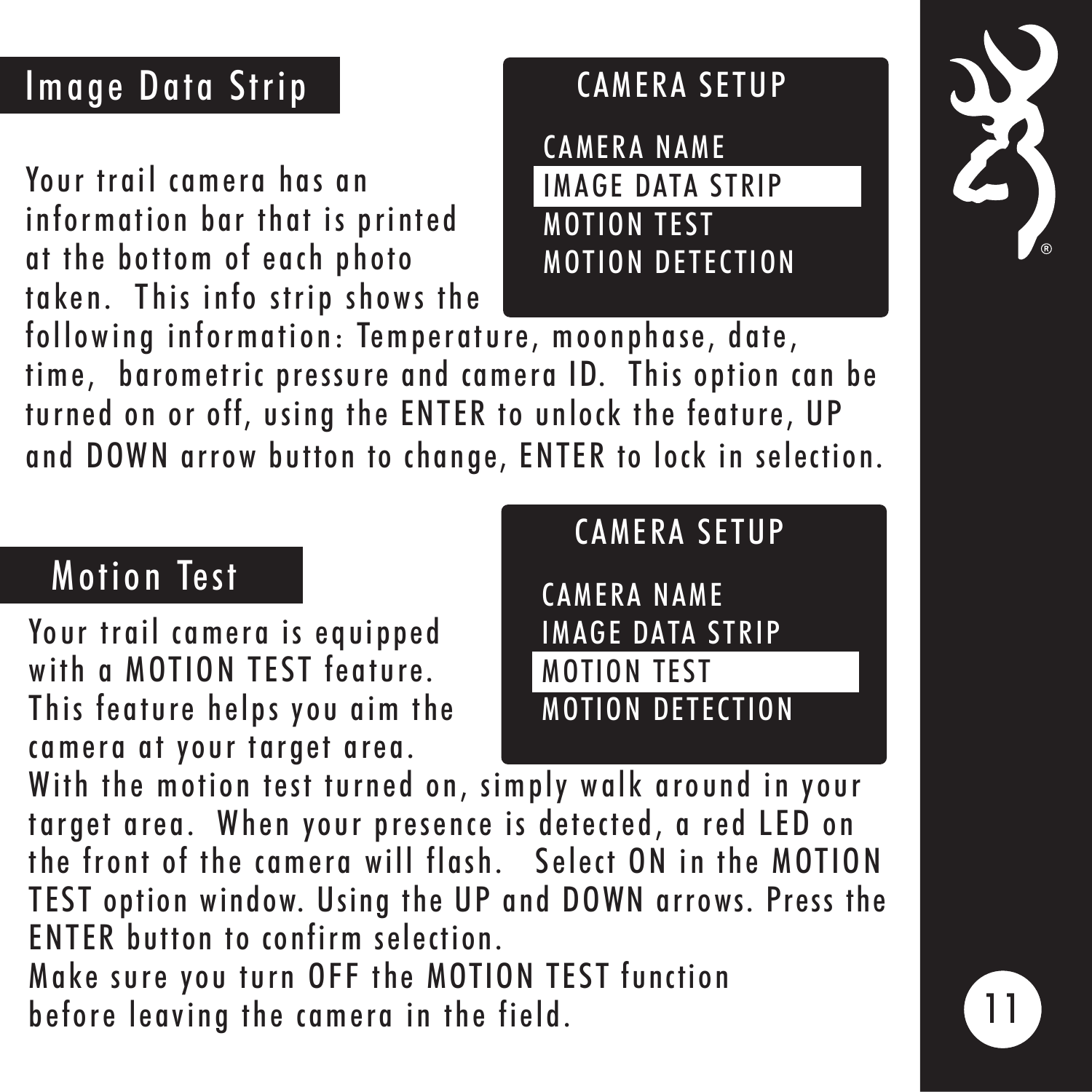

## Motion Detection

The motoin detection distance can be adjusted to either 60ft (NORMAL RANGE) or 100ft (LONG RANGE). Simply press the ENTER button to toggle between selections using the UP and DOWN buttons.

## Battery Type

To achieve the most accurate battery level reading, your camera can be adjusted to monitor either Alkaline, Lithium or Rechargeable batteries. The default setting is ALKALINE. Press the ENTER button once and use the UP or DOWN arrow to change your battery type.

## Trigger Speed

Your camera can be configured to a custom trigger speed of NORMAL(0.7 seconds) or FAST(0.1 seconds) depending on the location of your camera. We recommend the NORMAL setting for areas where game is moving more slowly, such as feeding areas. The FAST setting is normally used for monitoring trails.

## Default Settings

The Default Settings option will return the camera to its factory default settings

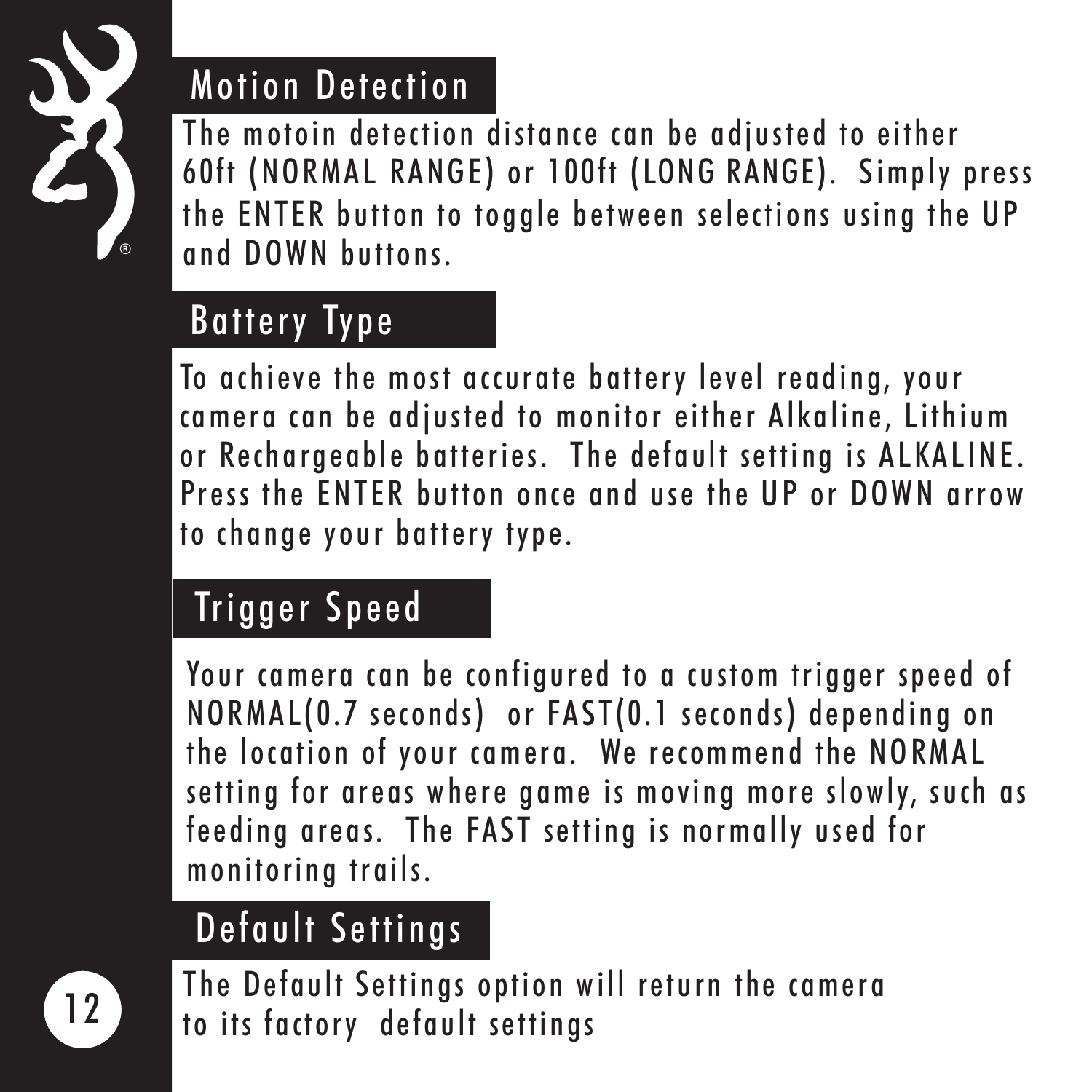## Timelapse Settings

Your Browning Trail Camera has the ability to function as a timelapse camera. This is useful if you want to view the entire activity in a given area such as a large field.

#### CAMERA SETUP

TIMELAPSE FREQ TIMELAPSE PERIOD DELETE ALL



#### TIMELAPSE FREQUENCY

Your trail camera can be set to take timelapse pictures at the following frequencies: 5, 10, 20, 30 seconds,

1, 2, 5, 10, 30 and 60 minutes.

#### TIMELAPSE PERIOD

The timelapse duration can be set as well for the cameras. The timelapse duration controls how many hours per day the camera captures timelapse images. In some locations you may want to take timelapse images all day, while in other locations you may need to only take images for 2 hours in the morning and 2 hours before sundown. Your available TIMELAPSE DURATION options are:

- ALL DAY Camera takes images from sunrise to sunset. - 1, 2, 3 or 4 HOUR These durations limit the camera to take images either 1, 2, 3 or 4 hours after sunrise and 1,2, 3 or 4 hours prior to sunset.

NOTE: Your trail camera learns the length of a day and constantly adjusts the 2,3 or 4 hour duration modes automatically.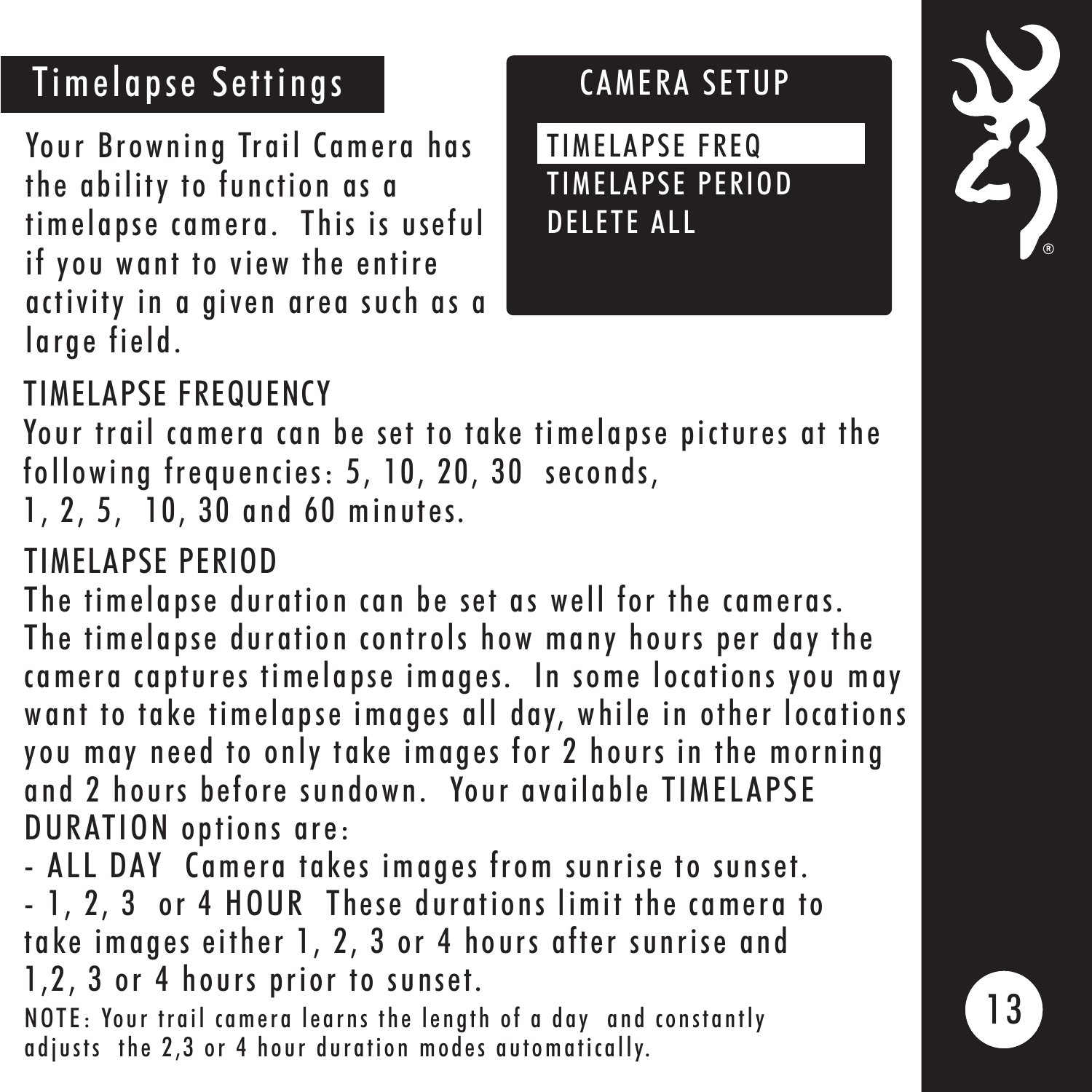

The following options can be changed by highlighting the menu option and changing the selection using the UP and DOWN arrows. Remember to press the ENTER button to save your selection.

## Delete All

By selecting DELETE ALL, all of the images on your SD card are erased. This function also reformats your SD card. It is a good idea to use the DELETE ALL function and reformat your SD card each time you install it in the camera for use.

## IR Flash Range

You can adjust the IR LED power in night photos to your specific application.

- Economy This is the most economical power setting. Perfect for wooded areas, and where game is within 60 ft. of the camera.
- Long Range This setting is perfect for pictures in open areas, or where game may be out to distances of 100 ft.
- Fast Motion This setting is perfect for areas where game is moving quickly.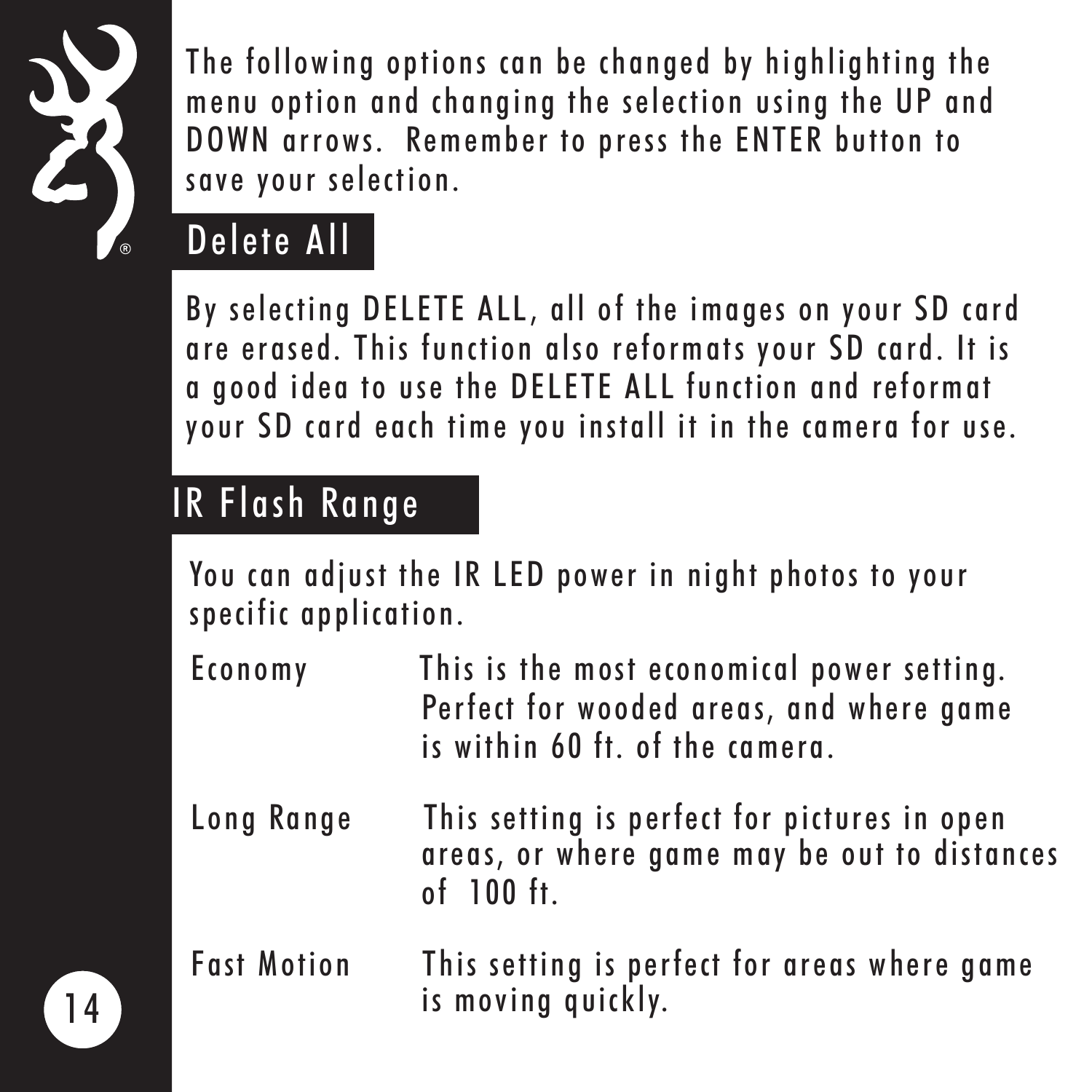## Smart IR Video

Smart IR Video is a feature that will allow a daytime video clip to keep recording as long as the camera detects movement during filming. If the deer stands still in front of the camera and the camera does not detect movement, the camera will end the video clip.The maximum record time for a video clip using this feature is 5 minutes.

To enable Smart IR Video, press the ENTER button once,the NO option will flash. Press the UP button once, the NO will change to YES. Press the ENTER button once to lock your selection.

#### SD Management

By turning the SD Card Management feature ON, the camera will erase the oldest pictures or videos on the SD card when the SD card becomes full. This allows your camera to continue taking pictures if you can't get to the field to swap out SD cards.

If the SD Card Maangement feature is turned off, when your SD card fills up, the camera will not record any additional pictures or videos when triggered until you change out the SD card or delete the images.

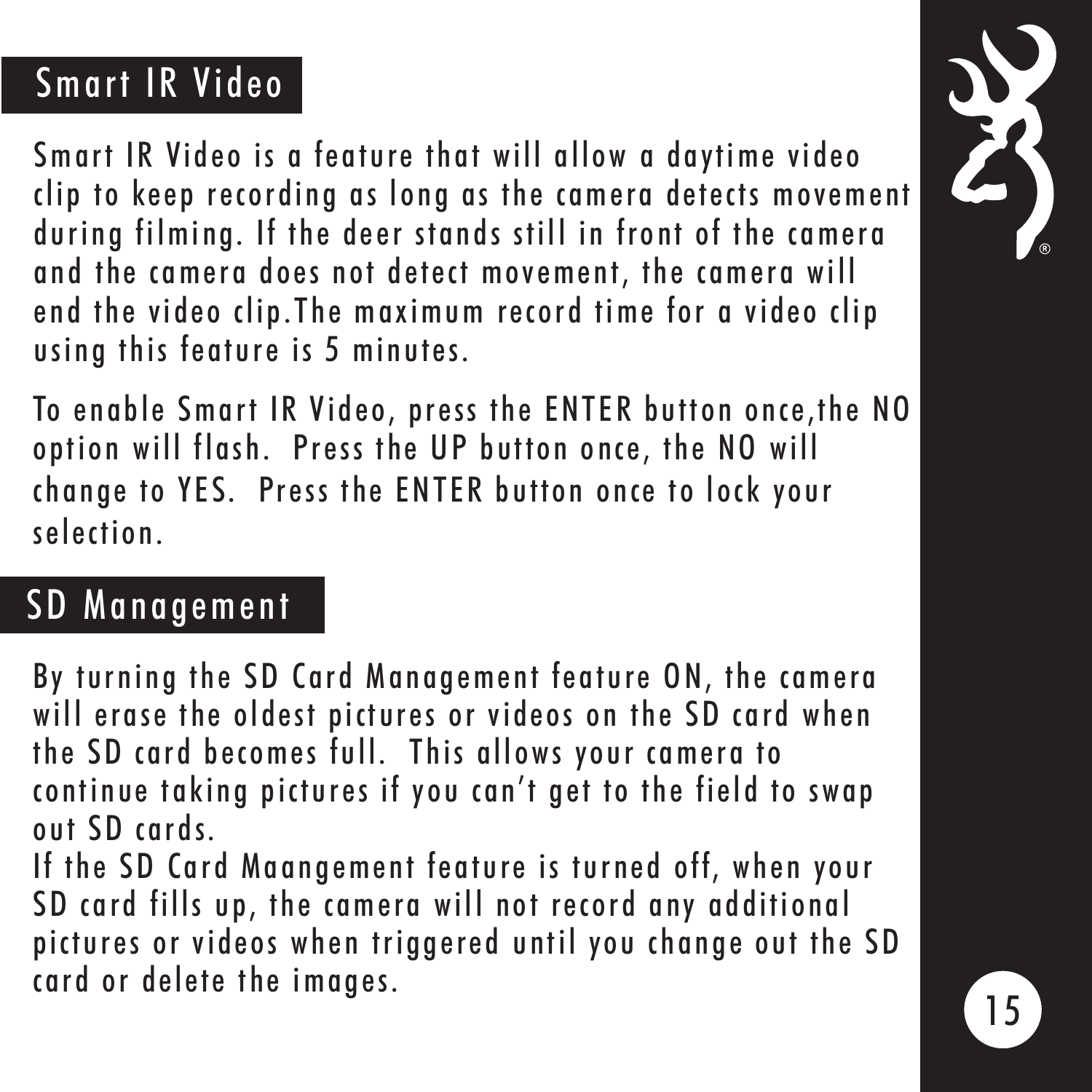

#### Language

The language menu allows you to select the language used in the programming menu. The default language is English.

#### Capture Time

The capture timer allows you to set a start and stop time for your camera to take pictures or videos. The default setting is 24 hrs. For example, if you wanted to only take night photos, you could set the START time at 7pm, and the ST0P time to 5am.This would allow the camera to only capture photos and videos from 7pm until 5am.

#### **HDR**

The HDR function enhances the illumination of pictures taken at night, especially in scenes with limited game movement.

#### Firmware Upgrade

This function allows you to upgrade the firmware in your trail camera. If an update is available, it will be posted on our website at: www. browningtrailcameras.com, under the Customer Service tab.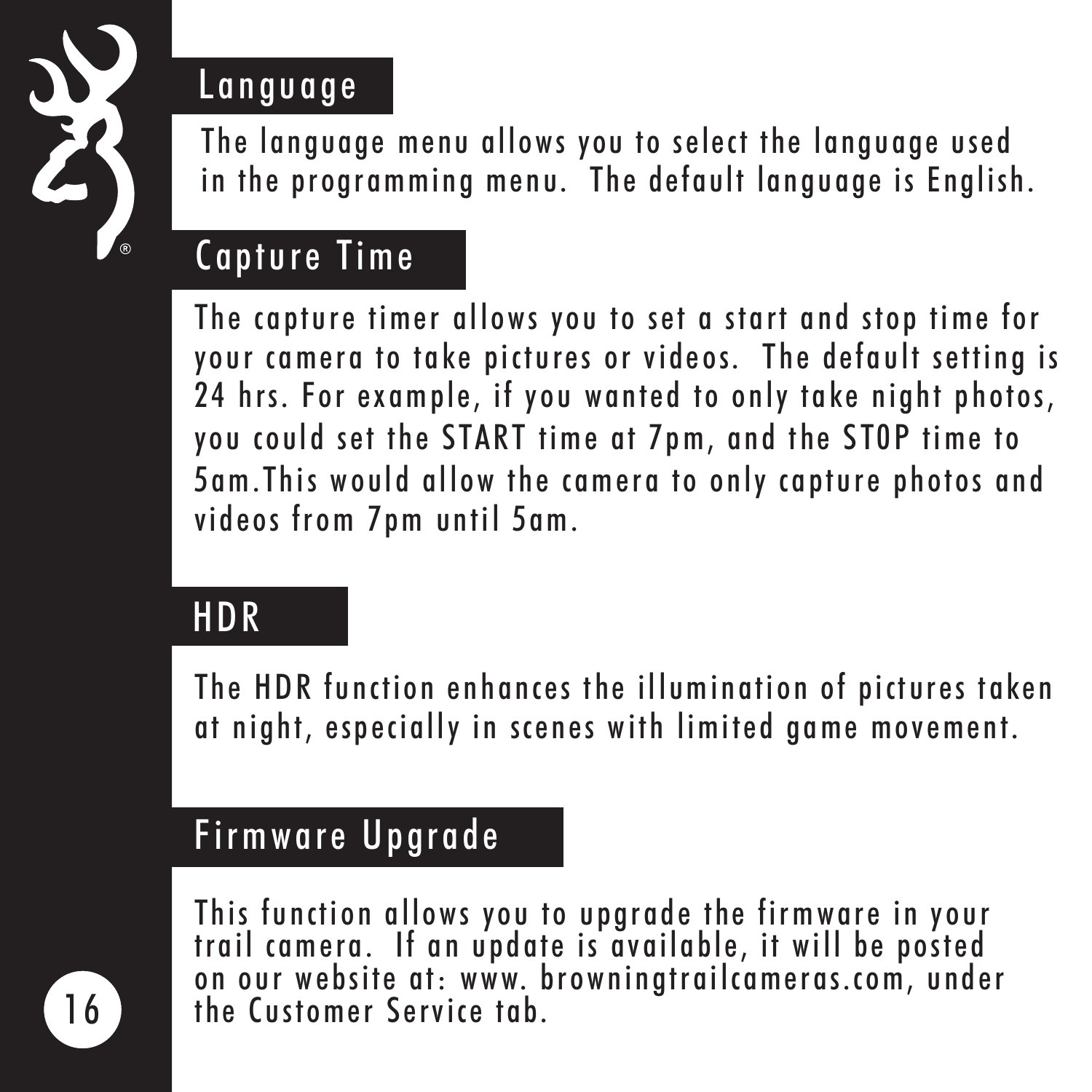#### Image Retrieval

The most popular way to review the images on your SD card is to review the images on your home computer. The pictures can be viewed on both PC and Mac computers.

Simply insert the SD card into the SD card slot on your desktop or laptop computer. If your computer does not have an SD card slot, you will need an SD card reader. These are inexpensive and can be found at your local sporting goods or electronics store.

 After your SD card is inserted into your computer, navigate to START/ MY COMPUTER/. Look for the SD card icon.

 Double click on the SD card icon. A folder named DCIM will appear. Double click on the DCIM folder. A new folder appears with called 100\_BTCF. Your pictures are in this folder.

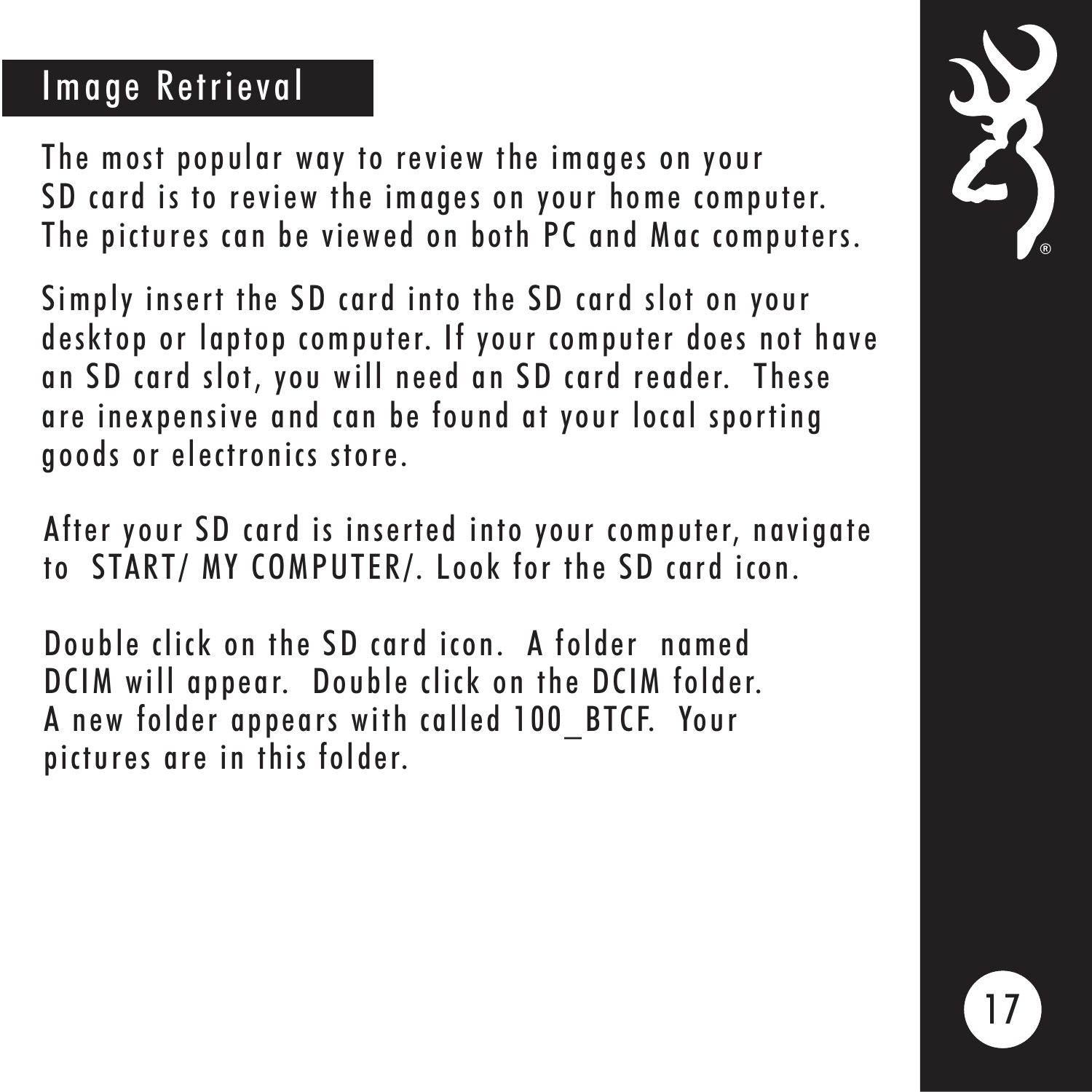

#### Timelapse Viewer Installation

INSTALLING THE TIMELAPSE VIEWER SOFTWARE IS FOR VIEWING YOUR TIMELAPSE FILES. YOUR COMPUTER ALREADY HAS PROGRAMS INSTALLED TO VIEW STILL PICTURES AND VIDEOS CLIPS.

In order to playback your TIMELAPSE FILES, you need to install the Browning Buck Watch Timelapse Viewer software. This software will work on any PC running Windows XP or later versions. The Buck Watch Timelapse Viewer can be downloaded from our website at: www.browningtrailcameras.com, and view the CUSTOMER SERVICE tab.

IMPORTANT: Once you have loaded the Buck Watch viewer on your computer, a full set of operation instruction is available by clicking on the HELP icon in the viewer

1 8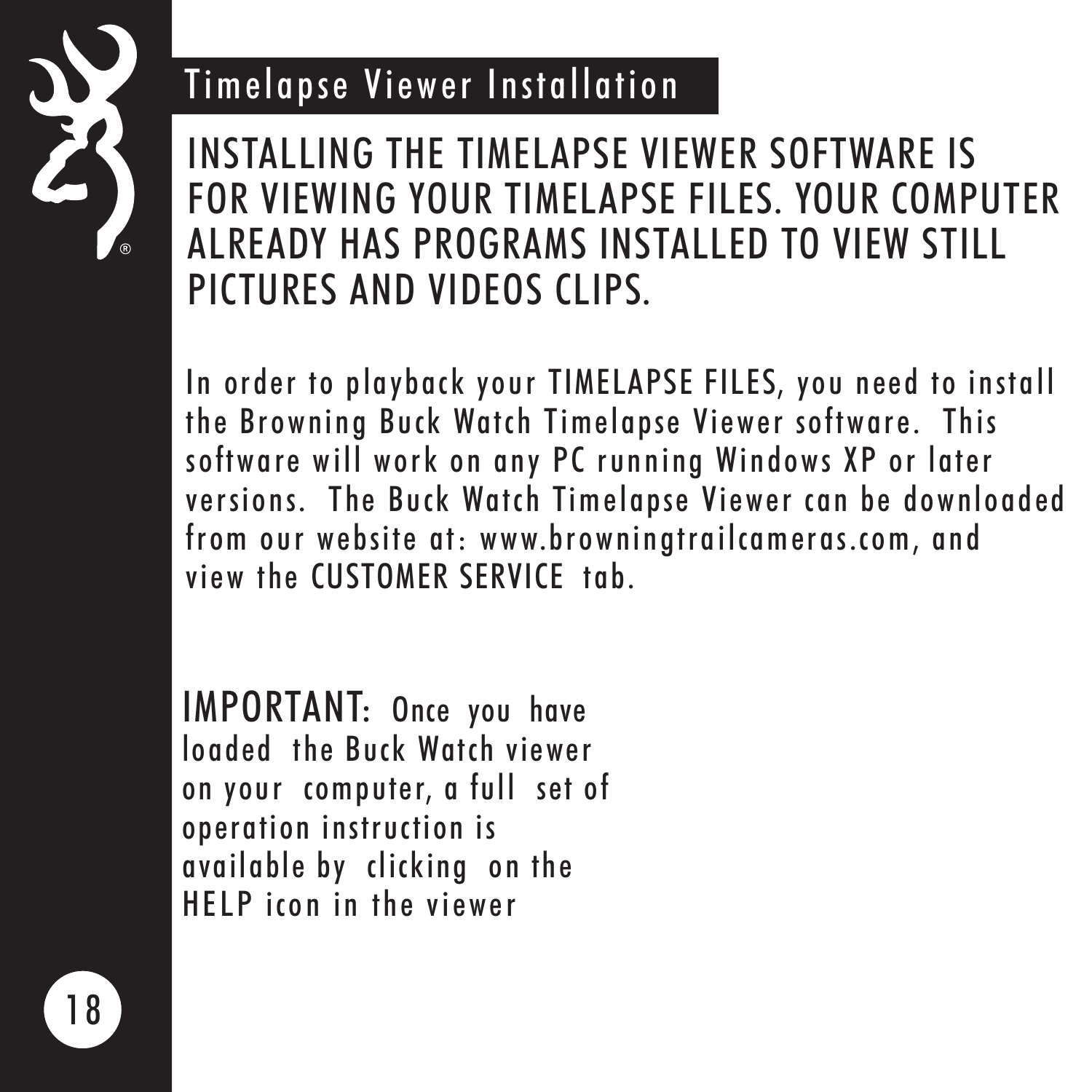## Field Installation





- We recommend mounting your new trail camera at a height of approximately 3 feet off the ground.
- The heavy duty 1" nylon strap threads through the strap mounting loops in the back of the camera and will secure your trail camera to trees large or small.
- $\blacktriangleright$  For optimal trail camera mounting, we recommend using the Browning Trail Camera Tree Mount. This mount has a locking gimbal that can position your trail camera at the optimal angle.
- The back of your trail camera is also equipped with built in security cable loops. These are perfect for using a locking steel cable or a 5/16 " Python™cable lock (not included).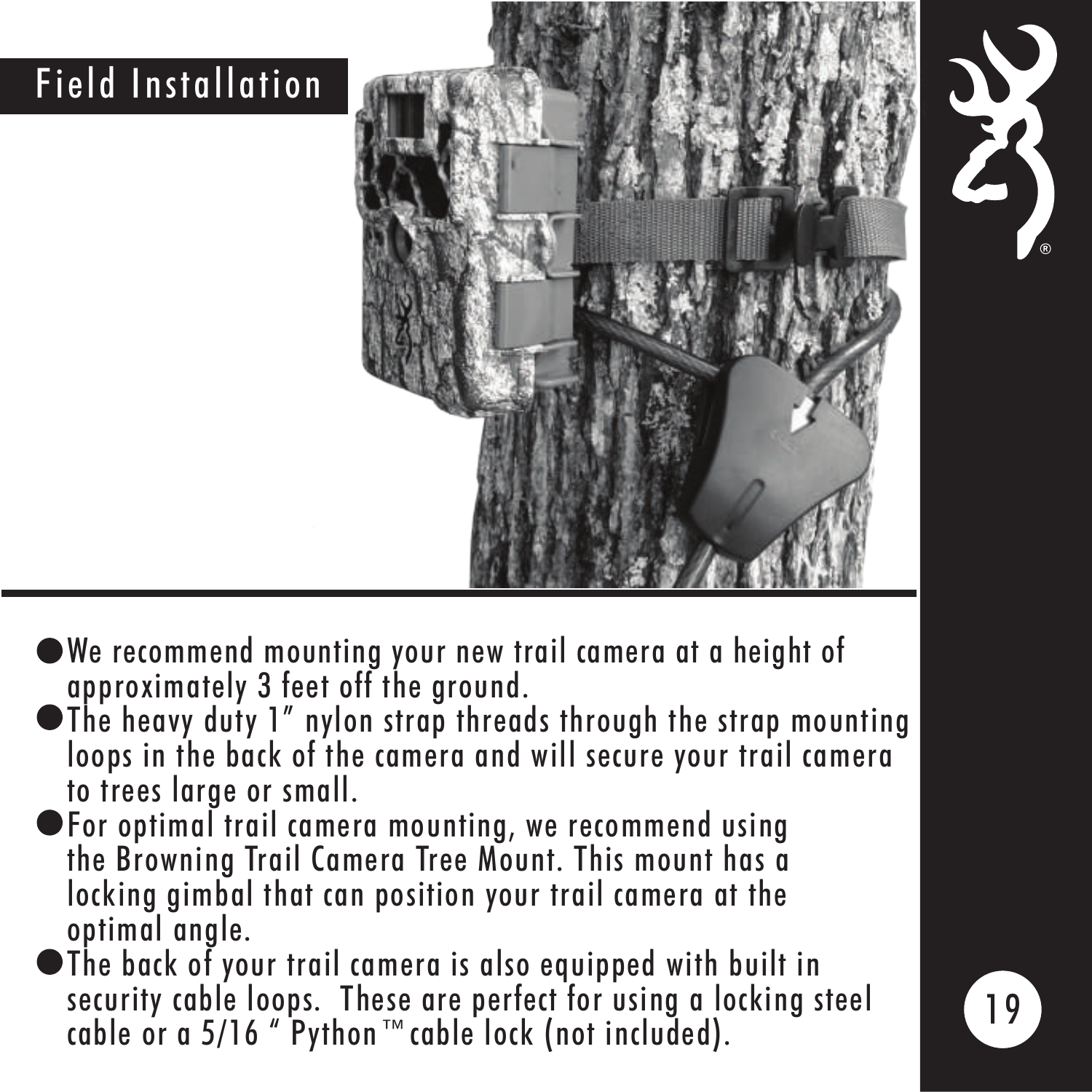

#### **Warranty**

#### ONE YEAR LIMITED WARRANTY

Your Browning Trail Camera warranty covers your trail camera for one year. We warrant that your camera will be free from defects in workmanship and materials when operated in normal use and conditions. This warranty will allow Browning Trail Cameras, at its discretion, to repair the product or replace it with a new or refurbished unit.

#### Warranty limitations:

This warranty does not cover cameras that have been: 1. Neglected or abused (including, but not limited to water damage caused by submersion, battery leakage, or improper storage).

- 2. Modifications or repairs by unauthorized agents.
- 3. Damaged cameras that have cracked or broken outer cases due to excessive impact, heat or mishandling.
- 4. Damages caused by wild animals.

#### WARRANTY SFRVICE

In the event warranty service is needed, contact Browning Trail Camera's customer service at 1.888.618.4496. Our knowledgeable agents can help troubleshoot any issues with your trail camera. In the event your camera needs to be returned for service, our agents will provide the needed information. You will also need your original receipt, or proof of purchase for warranty service. You are responsible for packaging and shipping cost of your camera unit to our warranty center.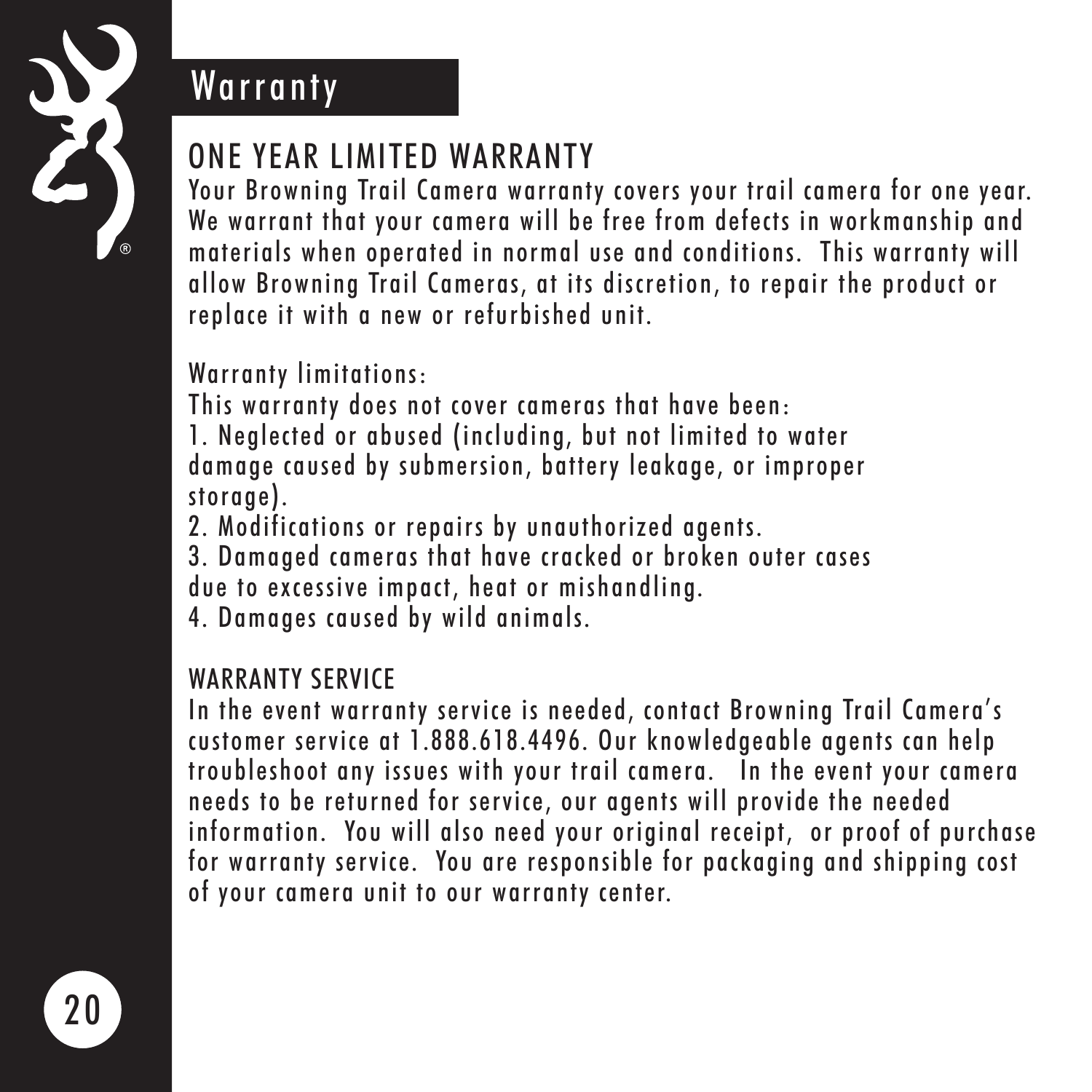#### Accessories

#### We offer a full line of accessories for use with your new Browning Trail Camera.

## AA BATTERIES STEEL SECURITY BOXES





## TREE MOUNTS



# SD CARDS



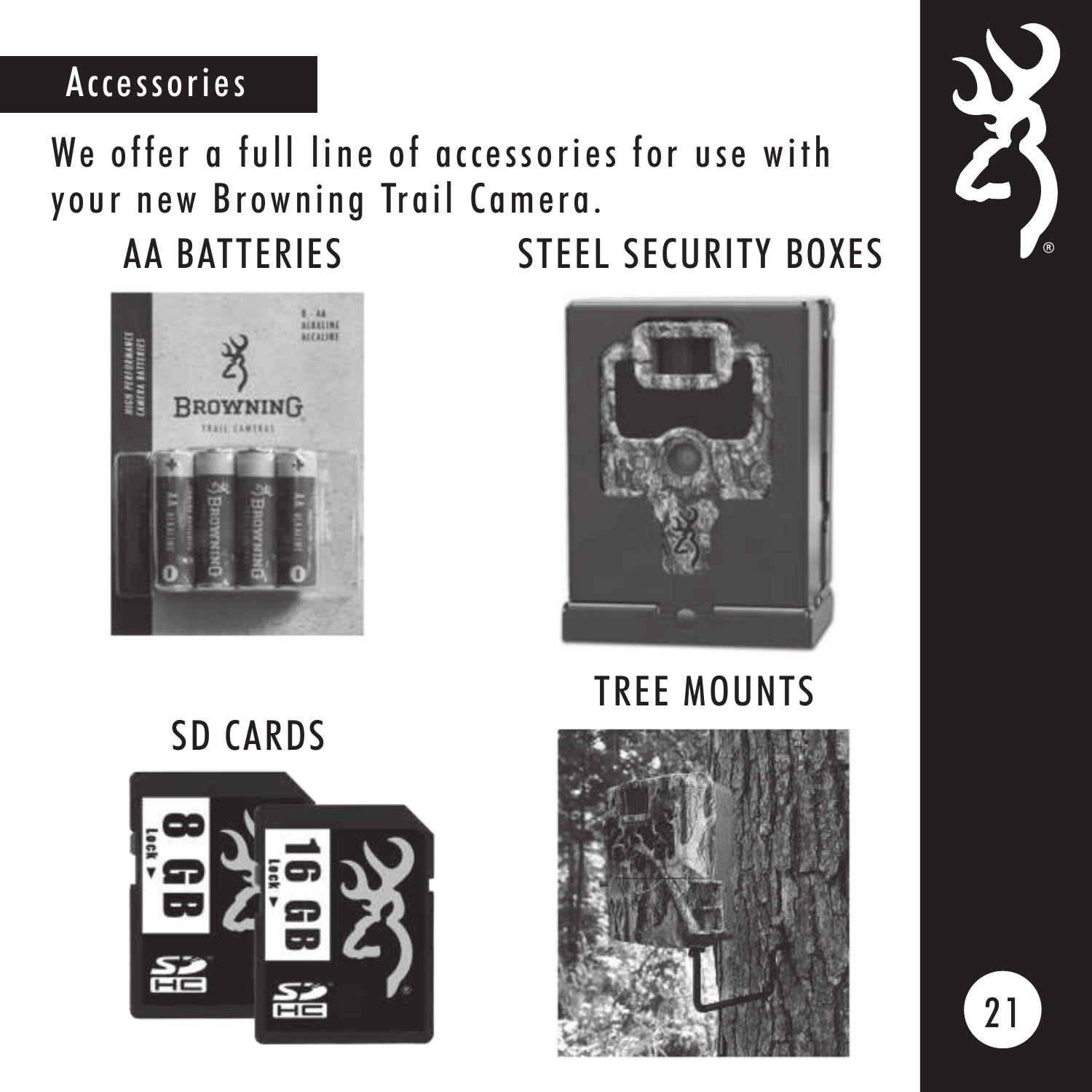

#### FCC Statement



This device complies with Part 15 of the FCC Rules. Operation is subject to the following two conditions: (1) this device may not cause harmful interference, and (2) this device must accept any interference received, including interference that may cause undesired operation.

This equipment has been tested and found to comply with the limits for a Class B digital device, pursuant to part 15 of the FCC Rules. These limits are designed to provide reasonable protection against harmful interference in a residential installation. This equipment generates, uses and can raditate radio frequency energy and, if not installed and used in accordance with the instructions, may cause harmful intererence to radio communications. However, there is no guarantee that interference will not occur in a particular installation. If this equipment does cause harmful interference to radio or television reception, which can be determined by turning the equipment off and on, the user is encouraged to try to correct the interference by one or more of the following measures:

Reorient or relocate the receiving antenna.

 Increase the separation between the equipment and receiver.

 Connect the equipment into an outlet on a circuit different from that to which the receiver is connected. Consult the dealer or an experienced radio/TV technician for help.

Shielded cables with ferritemust be used with this unit to ensure compliance with the Class B FCC limits.

Warning: Changes or modificationsto this unit not expressly approved by the party responsible for compliance could void the user's authority to operate the equipment.

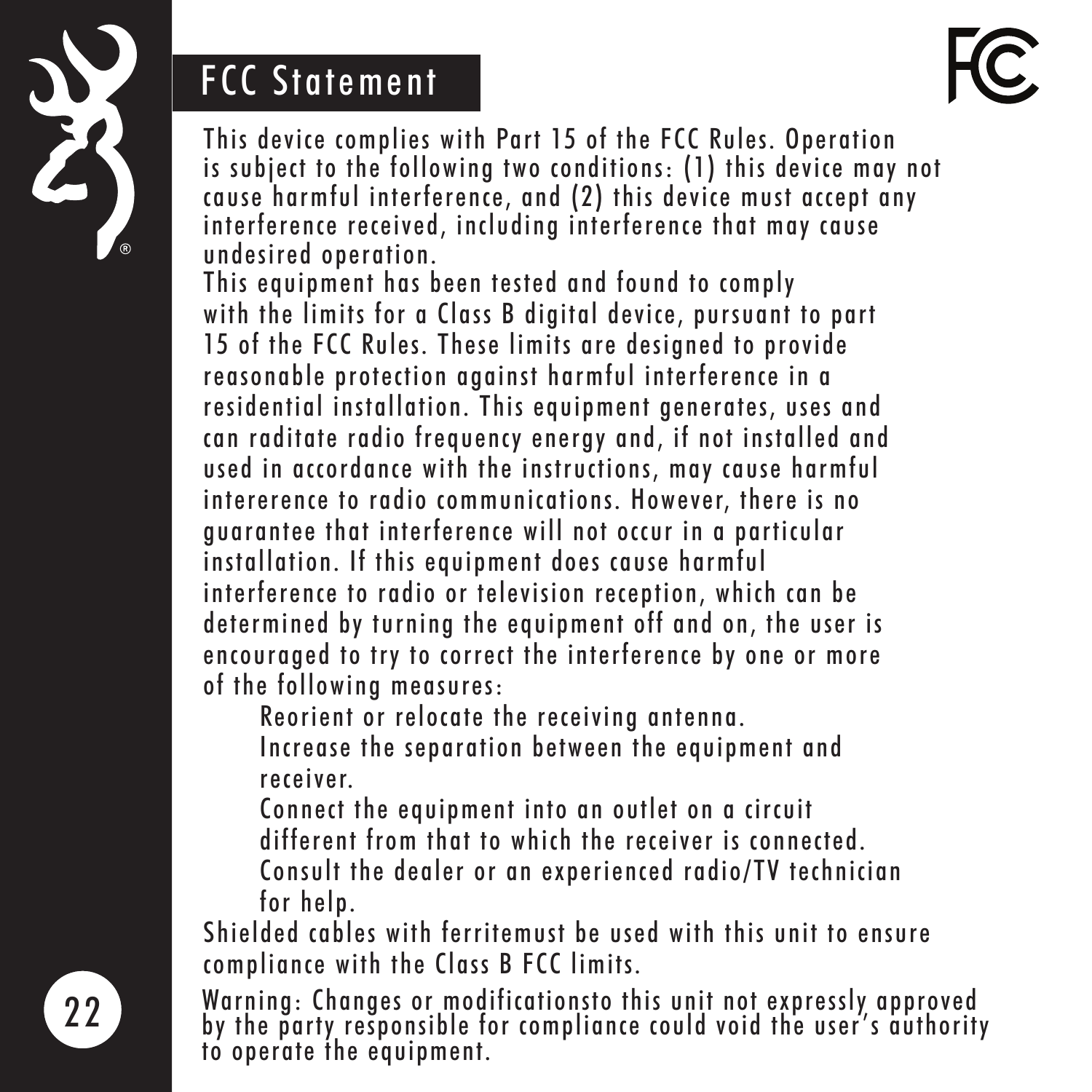## Camera Specifications

| <b>PHOTOS</b>           | <b>YES</b>                                   | <b>Effective Pixels</b>                             | 1920 x 1080                                              |  |
|-------------------------|----------------------------------------------|-----------------------------------------------------|----------------------------------------------------------|--|
| Ultra                   | <b>24 MP</b>                                 | <b>Removable Memory</b>                             | up to 512GB                                              |  |
| <b>High</b>             | <b>12 MP</b>                                 | <b>Trigger Time</b><br>Adjustable 0.1 - 0.7 Seconds |                                                          |  |
| Medium                  | 8 MP                                         | <b>Field of View</b>                                | 41 degrees                                               |  |
| Low                     | 4 MP                                         | <b>Shooting Modes</b>                               | Still, Video, Timelapse Plus                             |  |
| <b>VIDEOS</b>           | YES                                          | <b>Battery Requirements</b>                         | 8 AA Alkaline, Lithium or Rechargeable Batteries         |  |
| Ultra                   | 1920 x1080 60 fps                            | <b>Mounting</b>                                     | 1" nylon strap 6" long                                   |  |
| <b>High</b>             | 1920 x1080 30 fps                            | <b>Aux. Power Input</b>                             | 12V                                                      |  |
| Length                  | 5. 10.20. 30 sec. 1. 2min.                   | <b>IR Detection</b>                                 | Adiustable 60ft. - 100ft.                                |  |
| Sound                   | <b>YES</b>                                   | <b>IR Flash Illumination</b>                        | PowerSave, Long Range, Fast Motion                       |  |
| <b>TIMELAPSE</b>        | <b>YES</b>                                   | <b>Certifications</b>                               | FCC. CE                                                  |  |
| <b>Modes</b>            | Timelapse plus IR triggered picutres         | Info printed on Picture                             | time, date, moonphase, temp, barometric pressure, Cam ID |  |
| <b>Timelapse Delays</b> | 5,10, 20,30, 60sec., 1, 2, 5, 10, 30, 60min. | <b>Other features</b>                               | SD card Managements, Smart IR Video                      |  |

#### SD card selection

Number of pictures, videos or timelapse segments that can be stored on each size SD card. Actual picture counts may vary.

|                            | 8GB     | 16GB    | 32GB    | 64GB       |
|----------------------------|---------|---------|---------|------------|
| <b>PHOTOS</b>              |         |         |         |            |
| 24 MP                      | 900     | 1800    | 3600    | 7000       |
| 12 MP                      | 1600    | 3200    | 6000    | 12000      |
| 8 MP                       | 2250    | 4500    | 9000    | 18000      |
| 4 MP                       | 4500    | 9000    | 18000   | 36000      |
| VIDEOS (20 Seconds)        |         |         |         |            |
| Ultra Resolution           | 64      | 120     | 240     | 480        |
| <b>High Resolution</b>     | 126     | 240     | 480     | 960        |
| <b>TIMELAPSE</b>           |         |         |         |            |
| All Day @ 1 Min. intervals | 16 days | 32 days | 64 days | $128$ days |